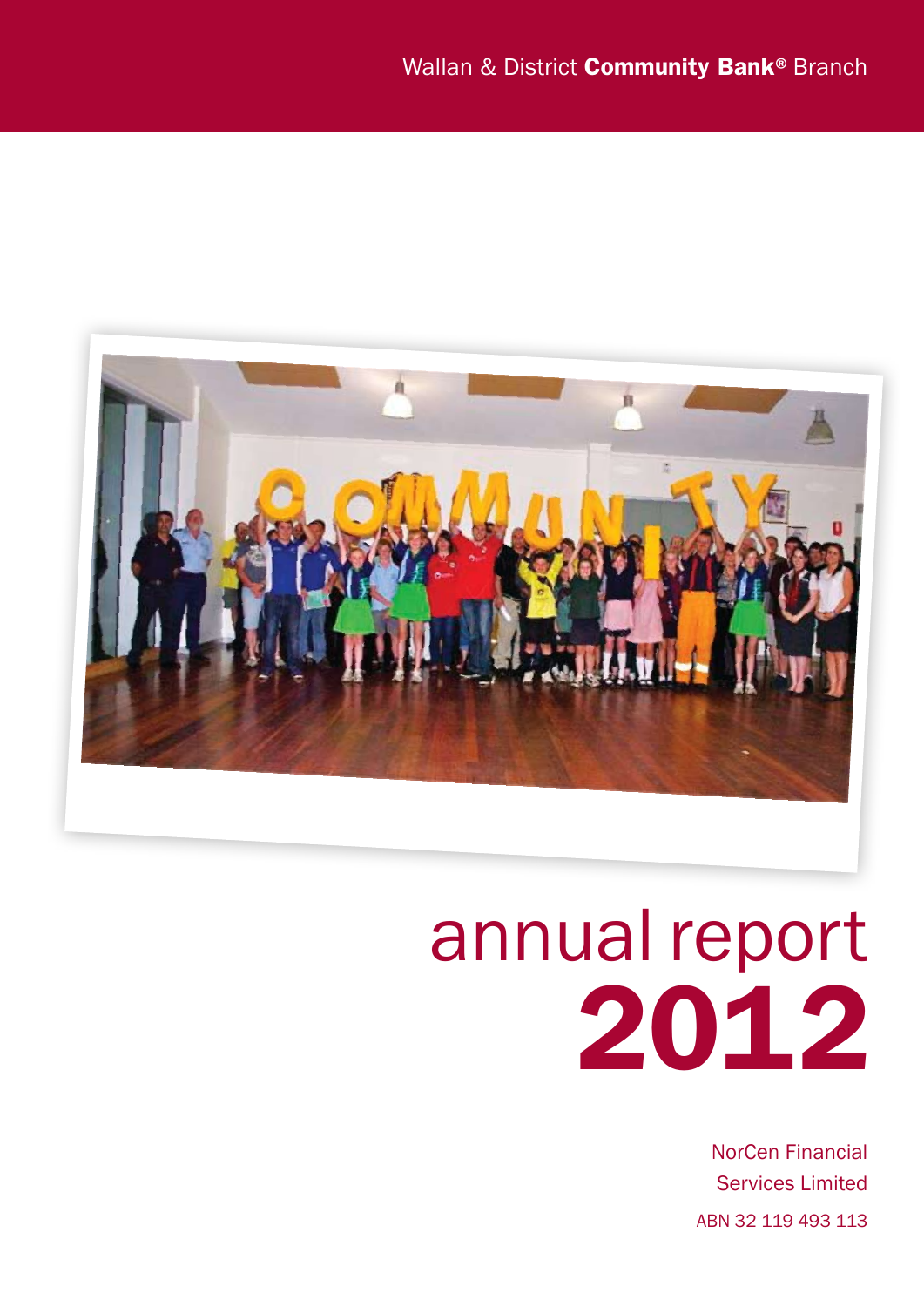## NorCen Financial Services Limited – Board of Directors



Andrew Skora



David Pettman



Denise Daday



Greg Marshall



Peter Graham



Peter Roylance



Sue Marstaeller Wally Mott

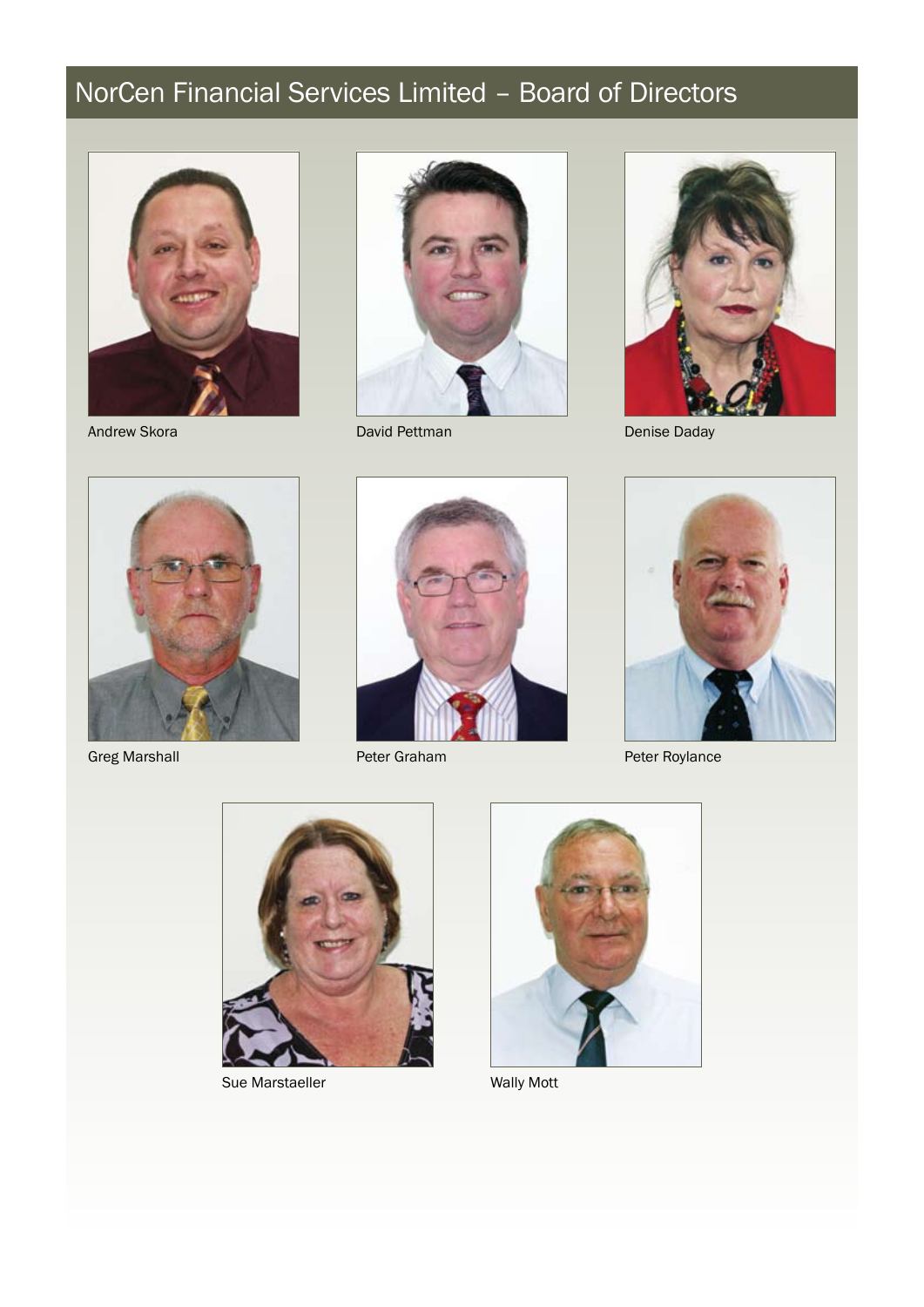## **Contents**

| <b>Chairman's report</b>           | 2  |
|------------------------------------|----|
| <b>Manager's report</b>            | 3  |
| <b>Sponsorships and grants</b>     | 4  |
| Directors' report                  | 5  |
| Auditor's independence declaration | 9  |
| <b>Financial statements</b>        | 10 |
| Notes to the financial statements  | 14 |
| Directors' declaration             | 29 |
| Independent audit report           | 30 |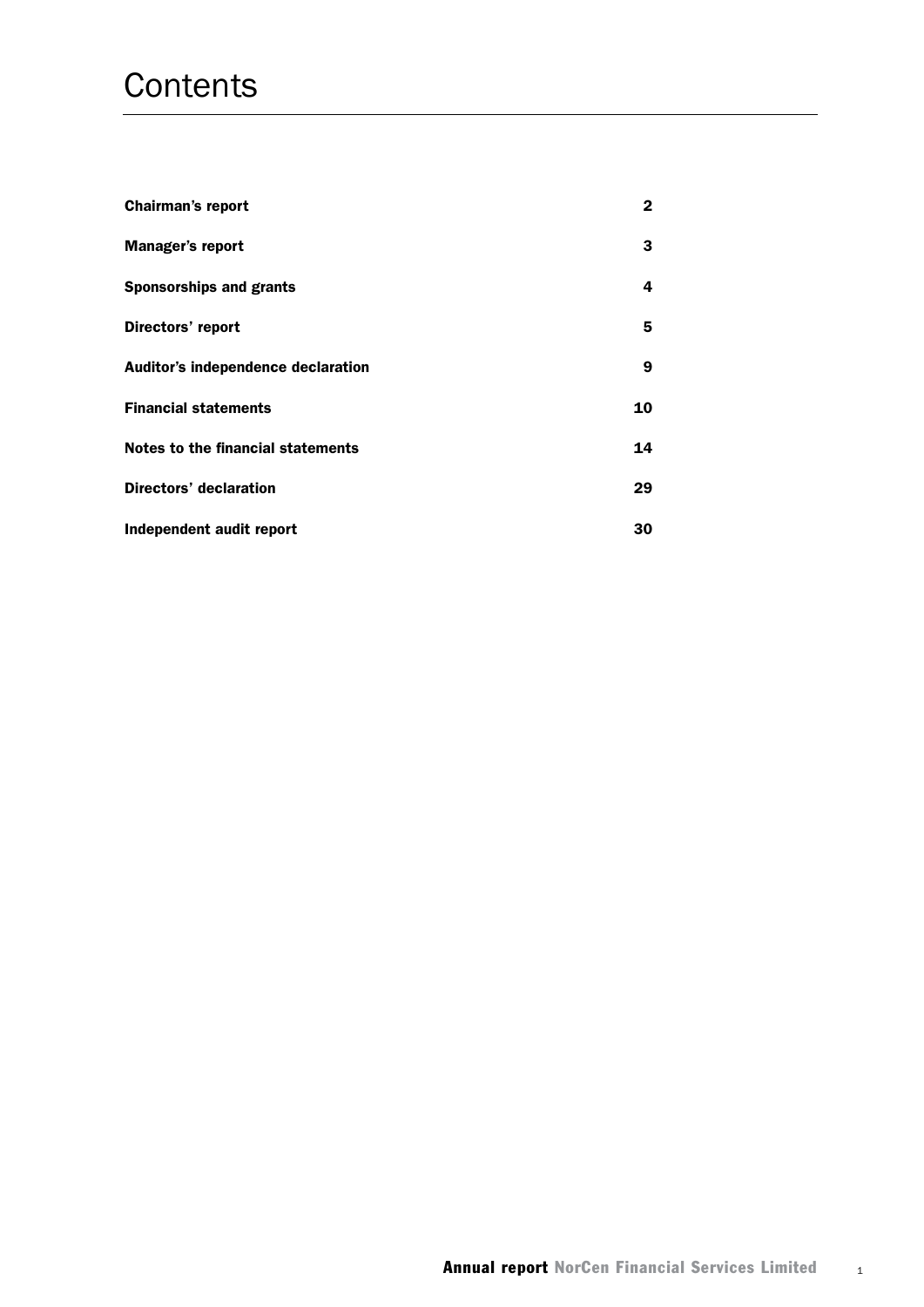## Chairman's report

### For year ending 30 June 2012

It gives me a great deal of pleasure to present the 2011/12 Chairman's report on behalf of the Board of NorCen Financial Services Limited after a little over a year in this role. This year one Director, Trevor Tobias, resigned after approximately four and a half years service and we thank him for his contribution and wish him well in his future ventures. I would also like to thank the Directors who have worked hard in their various portfolios and sub-committees demonstrating strong business disciplines and developing excellent connection with the communities in the district.

On behalf of the Board I am pleased to present to the shareholders, customers and members of the community, our company's performance and activity for the financial year ending 30 June 2012. Despite another year of global financial uncertainty and a slowing Australian economy the company has performed well and achieved excellent business growth and exceeded our budget. In the 12 months to 30 June 2012 our footings have grown from approximately \$89 millon to approximately \$131 millon that is a remarkable effort on the part of the branch and the company.

Last year we were pleased to deliver a 6 cents dividend and our first return to our shareholders since the branch opened in June 2007. Our shareholder returns for 2012 will be announced shortly and ratified at the upcoming 2012 AGM.

We attribute the excellent growth to a number of factors but primarily we believe the public in the district is coming to the realisation that we are not just another bank but here primarily to support the community and make this a more desirable place to live and visit. Our grants and sponsorship programs resulted in over \$200,000 being distributed back to the community organisations here.

The Board acknowledges the performance of our Branch Manager Kevin Hannam, and his dedicated team who have been the key to our new business development and rapid growth by delivering excellent customer service and having the willingness to support our numerous community events and sponsorship functions.

As announced at last year's AGM, we have been working on a campaign to determine if we can expand our banking services to Kilmore. The response to this initiative has been very promising and we are confident it will proceed. As a part of the preparation for this Kilmore project and to provide equity to our original or existing shareholders we have recently made a "one for one" bonus share issue. Residents of the district will also be given an opportunity to purchase shares in NorCen for the Kilmore branch when a prospectus is issued in the coming months. More detailed information on this new business opportunity will be announced at the upcoming AGM.

Further details of our business results and financial position are provided in the following pages of the report.

To our shareholders and members of the community I would like to thank you for your on-going support of the company and for banking at the Wallan & District **Community Bank**® Branch.

Peter Graham Chairman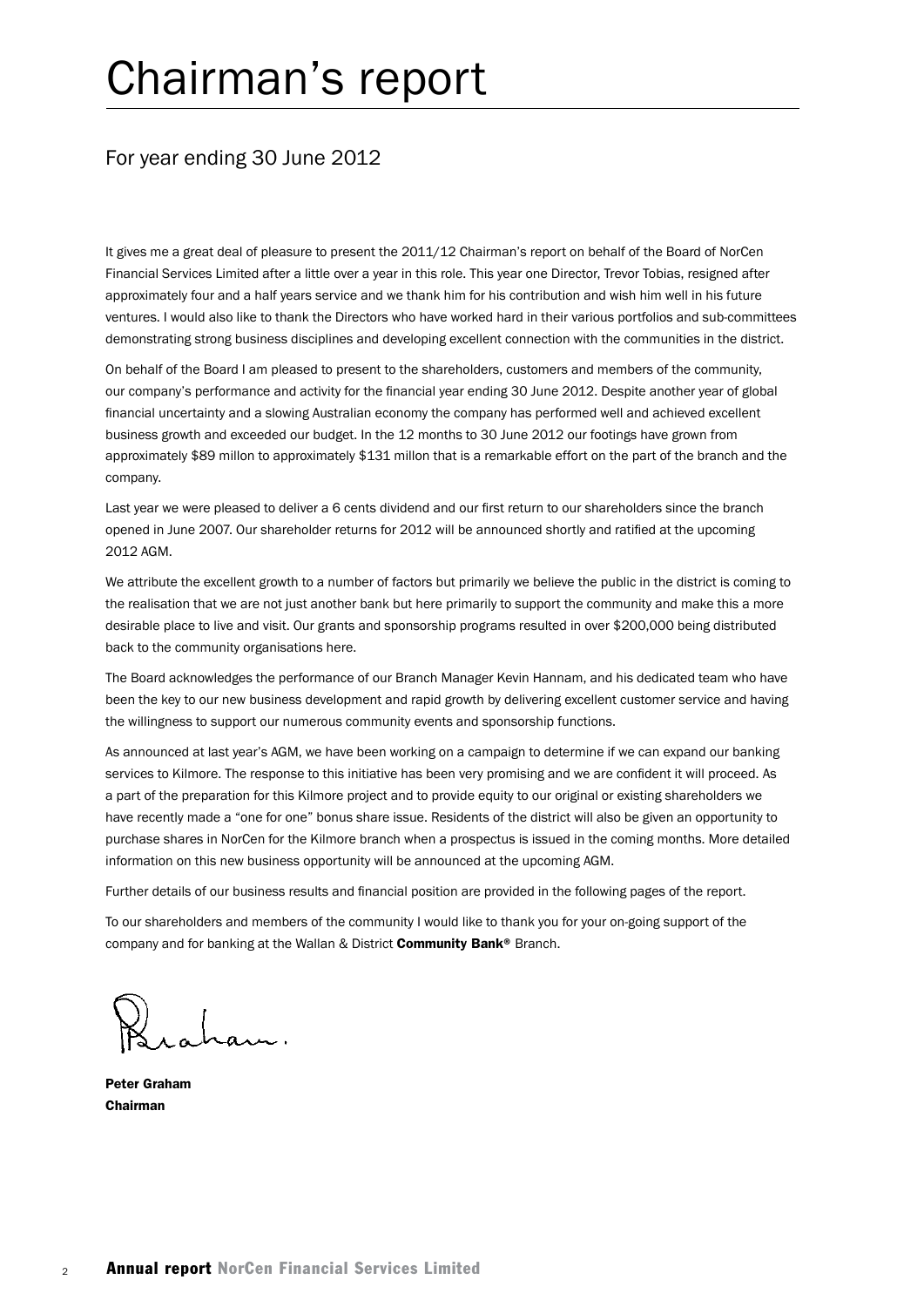## Manager's report

## For year ending 30 June 2012

The results achieved for the past year exceeded our budgets and my ambitious expectations, forecast in last year's report. Despite a noticeable slowdown in the Australian economy we managed the following achievements:

- 51.3% increase in income to \$1.244 million (up from \$822,000 last year).
- 64.7% increase in our loan portfolio to \$81.2 million.
- 24.4% increase in deposits to \$50.4 million.
- The total business held at the branch as at 30 June 2012 is \$131.6 million, a growth of \$41.8 million in 12 months.

These results are well above any other branch in this region and possibly the country. Having the best team working for Wallan & District Community Bank® Branch has allowed us to record results the envy of the whole Community Bank<sup>®</sup> network. Kate Boulton, Tracey Charry, Kirsty Goddard, Angela Carroll, Michelle Arbon and Laura Moran have worked extremely hard over the past 12 months, providing excellent service, which every one of our customers would attest to. Their dedication and commitment to excellence is very much appreciated by me as the Branch Manager.

Without doubt, our greatest achievement this year was the increase in Grants and Sponsorships from \$60,000 to \$200,000 and the commencement of dividend payments to our patient shareholders. This is a significant amount of money. The benefit of the **Community Bank®** model is that this will be ongoing. This of course is dependant on the continued support of the Wallan community. We would like the parents of the school children receiving considerable grants, the members of the sporting clubs and Fire Brigades who we have supported and the not-forprofit organisations who have received large sponsorships, to support this branch by bringing all their banking to the Wallan & District Community Bank® Branch. Our growth expectations for the next 12 months have been tempered slightly by the economy and strong competition from the major banks for deposit funds. This will be offset by our proposed expansion into Kilmore which we are looking forward to. The success we have worked hard for in Wallan will be duplicated in Kilmore.

To achieve growth of \$41.8 million in a 12-month period requires everyone associated with the Wallan & District Community Bank® Branch working in harmony. Chairman Peter Graham, and his Board have always fully supported the branch team and this is greatly appreciated. Our Bendigo Bank Regional Manager, Steve Atkinson, and his Regional Office team have also supported us to make these achievements possible.

The Bendigo and Adelaide Banks' corporate vision is to be Australia's leading customer-connected bank. This is something we have already achieved in Wallan.

Kevin Hannam Branch Manager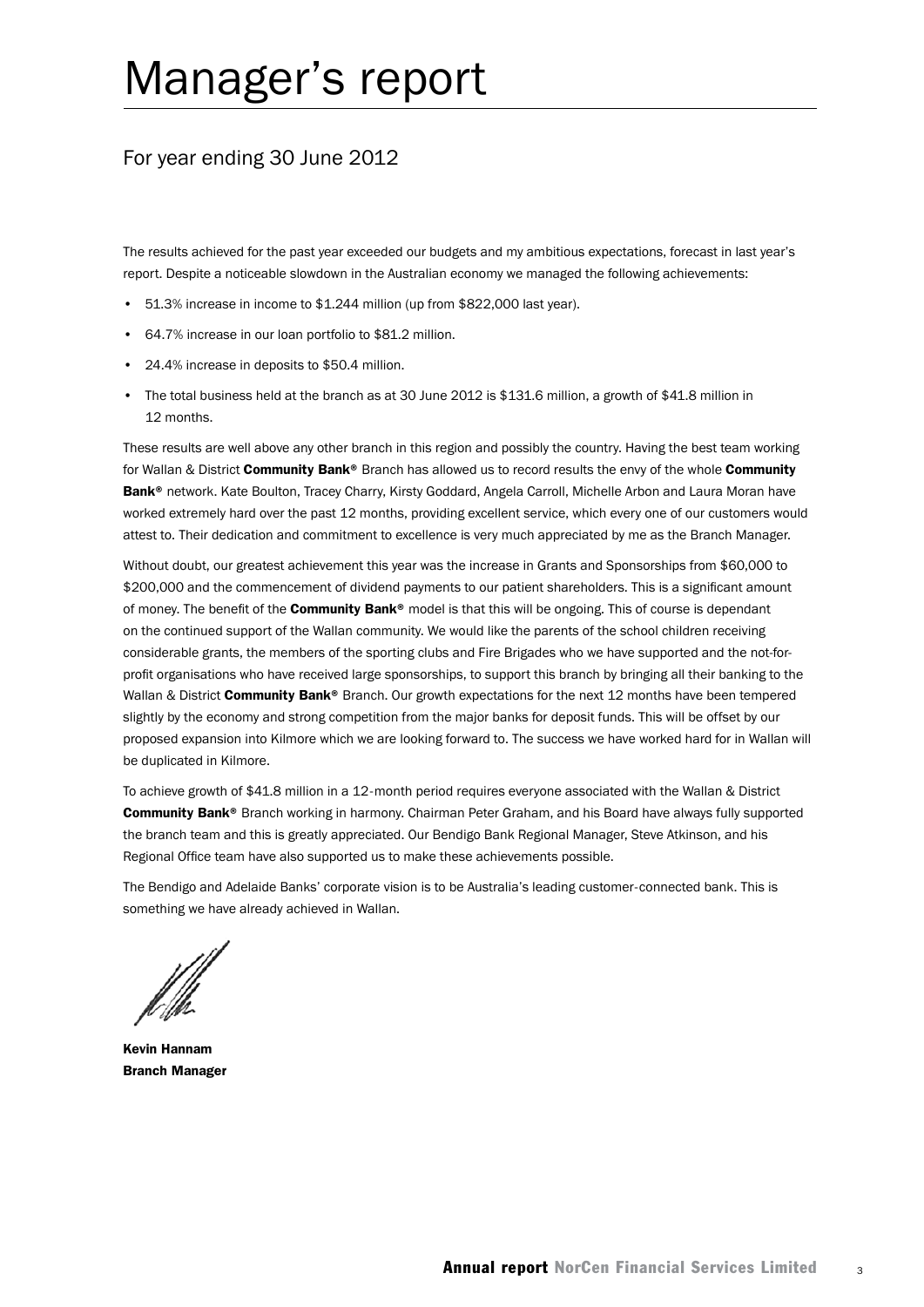## Sponsorships and grants

## For year ending 30 June 2012

#### Beam Environmental Group Berry St L2P Broadford & District Historical Soc Broadford Fire Brigade Broadford Secondary College Clonbinane Fire Brigade Darraweit Guim Fire Brigade Edenhope Comm Bank Enterprise Foundation Girls nite in Goulburn Family Care Heartbeat Epworth Hidden Valley Golf Kilmore Agricultural Society Kilmore Cricket & Recreation Res Kilmore Fire Brigade Kilmore Football Club Kilmore Golf Club Kilmore Hospital Kilmore Junior Football Club Kilmore Racing Inc Mini Field of Women Mitchell Community Health Mitchell Rangers Football Club Mitchell Shire Training Awards Plus Police Anti Theft Signs Probus Club Pyalong Netball Club Pyalong Riding Club Rotary Club SouthernMitchell Seymour P12 College St Patricks Primary School St Pats Netball Club Standard Bred Riding Group Upper Plenty Mechanics Inst Upper Plenty Primary School Variety Club Vic Wallan & District Cricket Club Wallan Bowls Club Wallan Chamber Commerce Wallan Fire Brigade Wallan Football & Netball Club Wallan Junior Football Club Wallan Primary School Wallan Public Hall Community Group Wallan Secondary College Wallan Senior Citizens Wandong Fire Brigade Wandong Heathcote Junction Community Group Wandong Netball Club Wandong Primary School Wandong Public Hall Wandong What's News

#### Donations, sponsorships and grants for the year ending 30 June 2012

Total for 2012 – \$293,181

Total since opening 22 June 2007 – \$463,724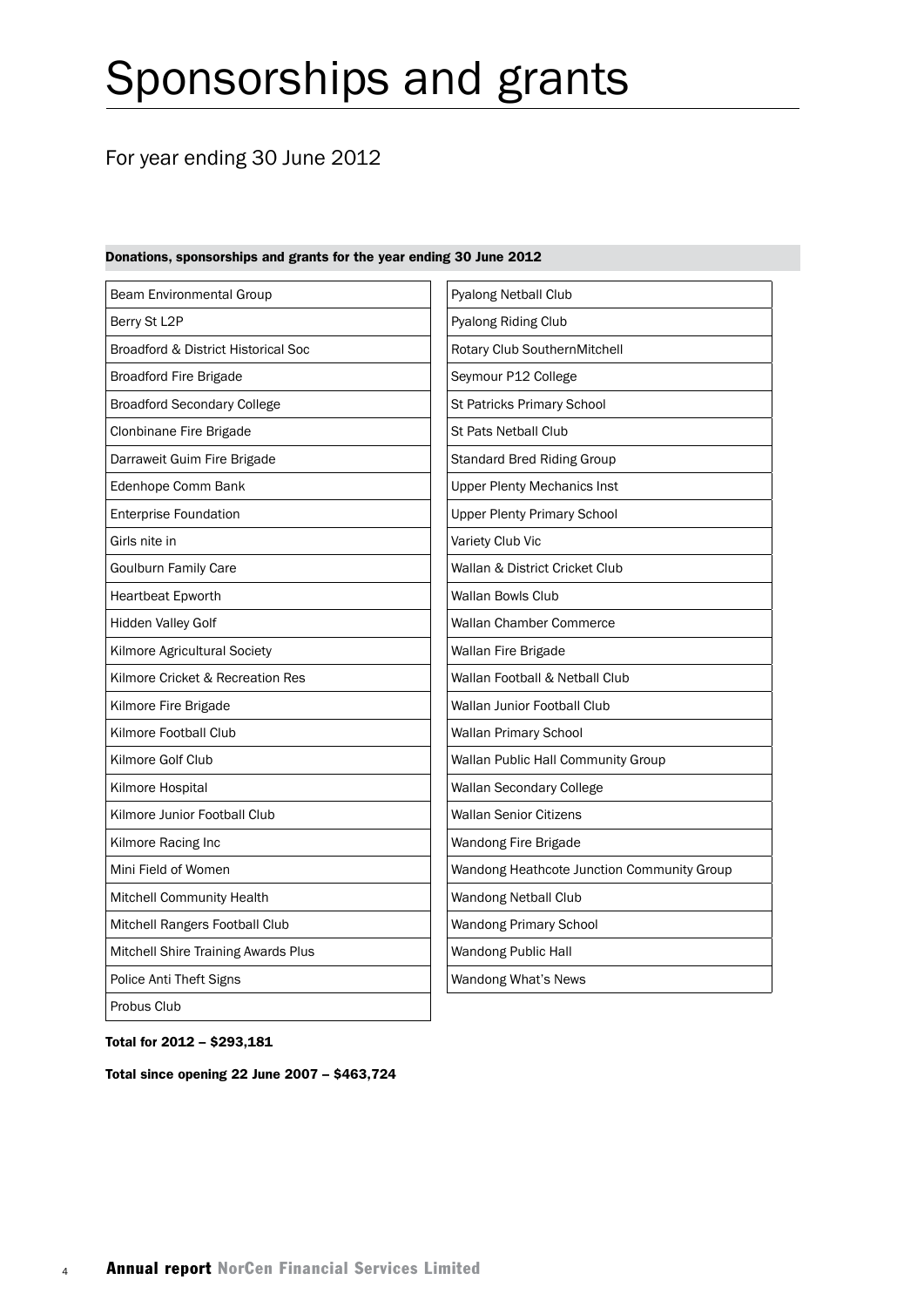## Directors' report

## For the financial year ended 30 June 2012

Your Directors submit their report of the company for the financial year ended 30 June 2012.

#### **Directors**

The names and details of the company's Directors who held office during or since the end of the financial year are:

#### Peter Roylance

Director Electrical Supervisor Board member since May 2007

#### Susan Marstaeller

Director Office Administrator Board member since May 2007

#### Andrzej Skora

Director Accountant Board member since may 2007

#### Greg Marshall

Director Retired Board member since February 2010

#### David Pettman

Director Administration Manager Board member since June 2011

#### Peter Graham

Chairman Small Business Operator Board member since May 2007

#### Walter Mott

Director Businessman Board member since May 2007

#### Trevor Tobias

Director Company Director Resigned 1 February 2012

#### Denise Daday

**Director Businesswoman** Board member since March 2011

Directors were in office for this entire year unless otherwise stated.

#### Principal activities

The principal activities of the company during the course of the financial year were in providing Community Bank® services under management rights to operate a franchised branch of Bendigo and Adelaide Bank.

There has been no significant changes in the nature of these activities during the year.

#### Operating results

The profit of the company for the financial year after provision for income tax was \$121,953 (2011: \$145,680).

#### Financial position

The net assets of the company have increased from \$762,115 at 30 June 2011 to \$835,047 in 2012. The increase is largely due to improved operating performance of the company.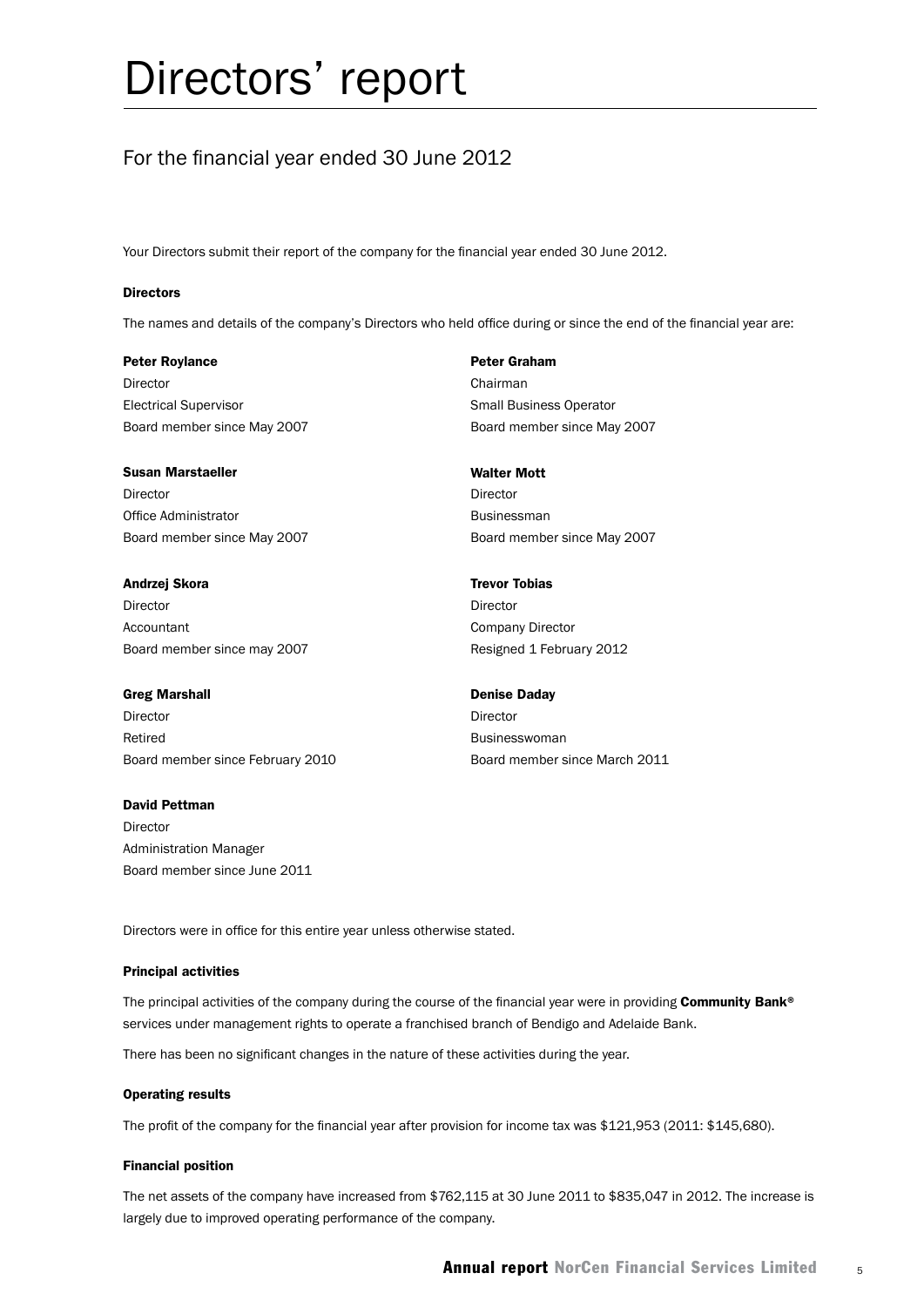#### Dividends

A dividend of 6 cents per share fully franked was paid to shareholders on the 30 March 2012.

#### Significant changes in the state of affairs

The company changed its name from Wallan & District Financial Services Limited to NorCen Financial Services Ltd on 18 July 2011.

In the opinion of the Directors there were no other significant changes in the state of affairs of the company that occurred during the financial year under review not otherwise disclosed in this report.

#### Events after the reporting period

Since balance date, the world financial markets have shown volatility that may have an impact on investment earnings in the 2012/13 financial year. The company continues to maintain a conservative investment strategy to manage the exposure to market volatility.

There are no other matters or circumstances that have arisen since the end of the financial year that have significantly affected or may significantly affect the operations of the company, the results of those operations or the state of affairs of the company, in future years.

#### Future developments

The company will continue its policy of providing banking services to the community.

#### Environmental issues

The company is not subject to any significant environmental regulation.

#### Proceedings on behalf of company

No person has applied for leave of court to bring proceedings on behalf of the company or intervene in any proceedings to which the company is a party for the purpose of taking responsibility on behalf of the company for all or any part of those proceedings. The company was not a party to any such proceedings during the year.

#### Remuneration Report

No Director has received or become entitled to receive, during or since the financial year, a benefit because of a contract made by the company, controlled entity or related body corporate with a Director, a firm which a Director is a member or an entity in which a Director has a substantial financial interest apart from the following.

Newspaper House Pty Ltd and James Yeates Printing Pty Ltd, of which Walter H Mott is a Director and shareholder, received a fee of \$11,419 (2011: \$1,900) for advertising and printing services supplied during the year ended 30 June 2012.

Kimo Pty Ltd of which Walter Mott is a Director and shareholder received a fee of \$9,600 (2011: \$nil) for accounting services supplied during the year ended 30 June 2012.

This statement excludes a benefit included in the aggregate amount of emoluments received or due and receivable by Directors shown in the company's accounts, or the fixed salary of a full-time employee of the company, controlled entity or related body corporate.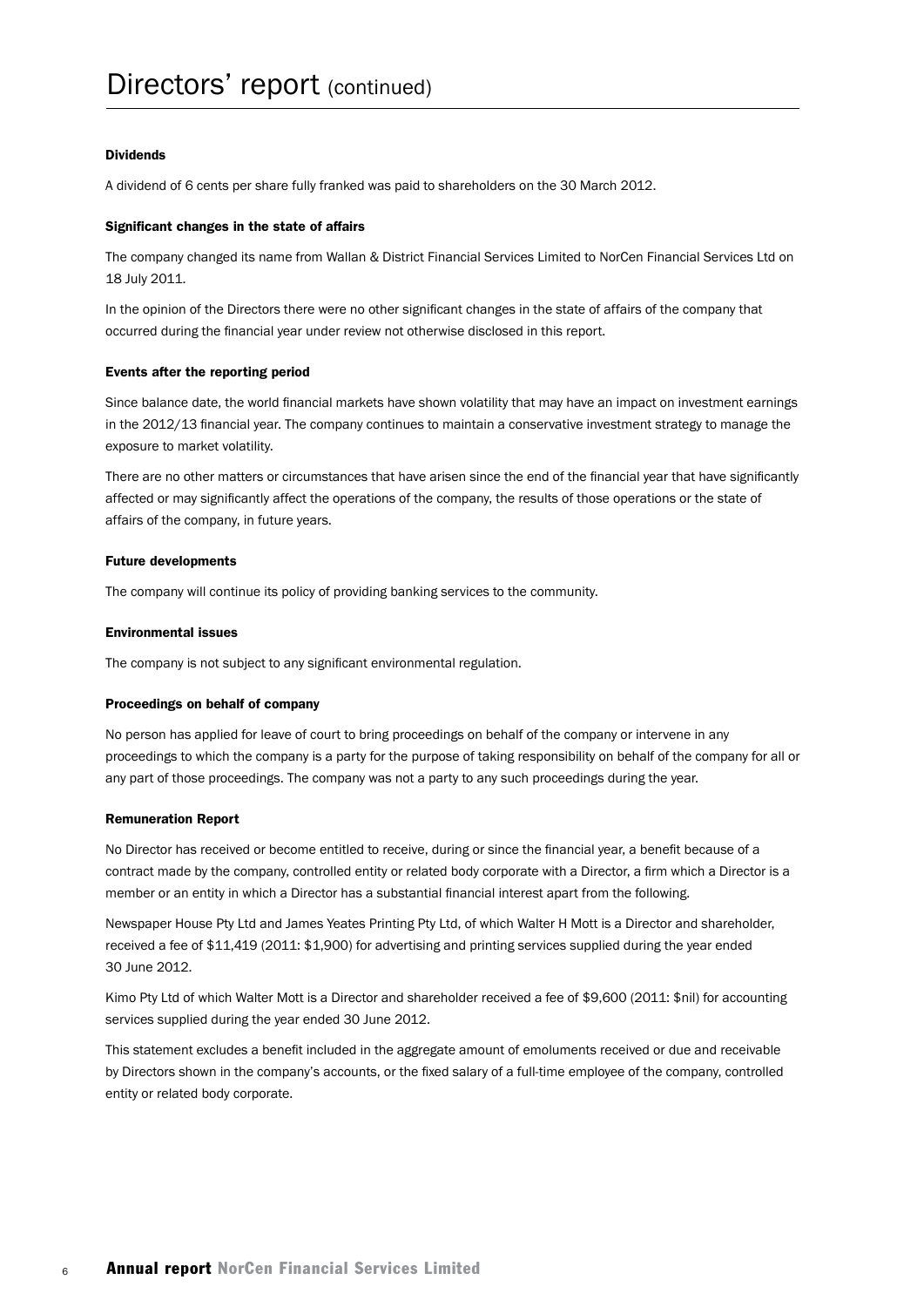#### Indemnifying Officers or Auditor

The company has agreed to indemnify each Officer (Director, Secretary or employee) out of assets of the company to the relevant extent against any liability incurred by that person arising out of the discharge of their duties, except where the liability arises out of conduct involving dishonesty, negligence, breach of duty or the lack of good faith. The company also has Officers Insurance for the benefit of Officers of the company against any liability occurred by the Officer, which includes the Officer's liability for legal costs, in or arising out of the conduct of the business of the company or in or arising out of the discharge of the Officer's duties.

Disclosure of the nature of the liability and the amount of the premium is prohibited by the confidentiality clause of the contract of insurance. The company has not provided any insurance for an Auditor of the company.

#### Directors' meetings

The number of Directors' meetings attended during the year were:

| <b>Director</b>                          | <b>Board</b><br>meetings# | Audit<br>committee<br>meetings# |
|------------------------------------------|---------------------------|---------------------------------|
| Peter Roylance                           | 8(12)                     | N/A                             |
| Peter Graham                             | 9(12)                     | N/A                             |
| Susan Marstaeller                        | 11(12)                    | 10(10)                          |
| <b>Walter Mott</b>                       | 11(12)                    | 10(10)                          |
| Andrzej Skora                            | 10(12)                    | 10(10)                          |
| Trevor Tobias (resigned 1 February 2012) | 2(7)                      | N/A                             |
| <b>Greg Marshall</b>                     | 10(12)                    | N/A                             |
| Denise Daday                             | 12(12)                    | N/A                             |
| David Pettman                            | 11(12)                    | N/A                             |

# The first number is the meetings attended while in brackets is the number of meetings eligible to attend. N/A - not a member of that Committee.

#### Company Secretary

Denise Daday was appointed Company Secretary on 30 June 2011. Her experience includes Australian Institute of Directors course, Bendigo Bank courses, being a Director, conducting an Annual General Meeting, Company Secretary course.

#### Corporate governance

The company has implemented various corporate governance practices, which include:

- (a) The establishment of an audit committee. Members of the audit committee are Andrzej Skora, Susan Marstaeller and Walter Mott;
- (b) Director approval of operating budgets and monitoring of progress against these budgets;
- (c) Ongoing Director training; and
- (d) Monthly Director meetings to discuss performance and strategic plans.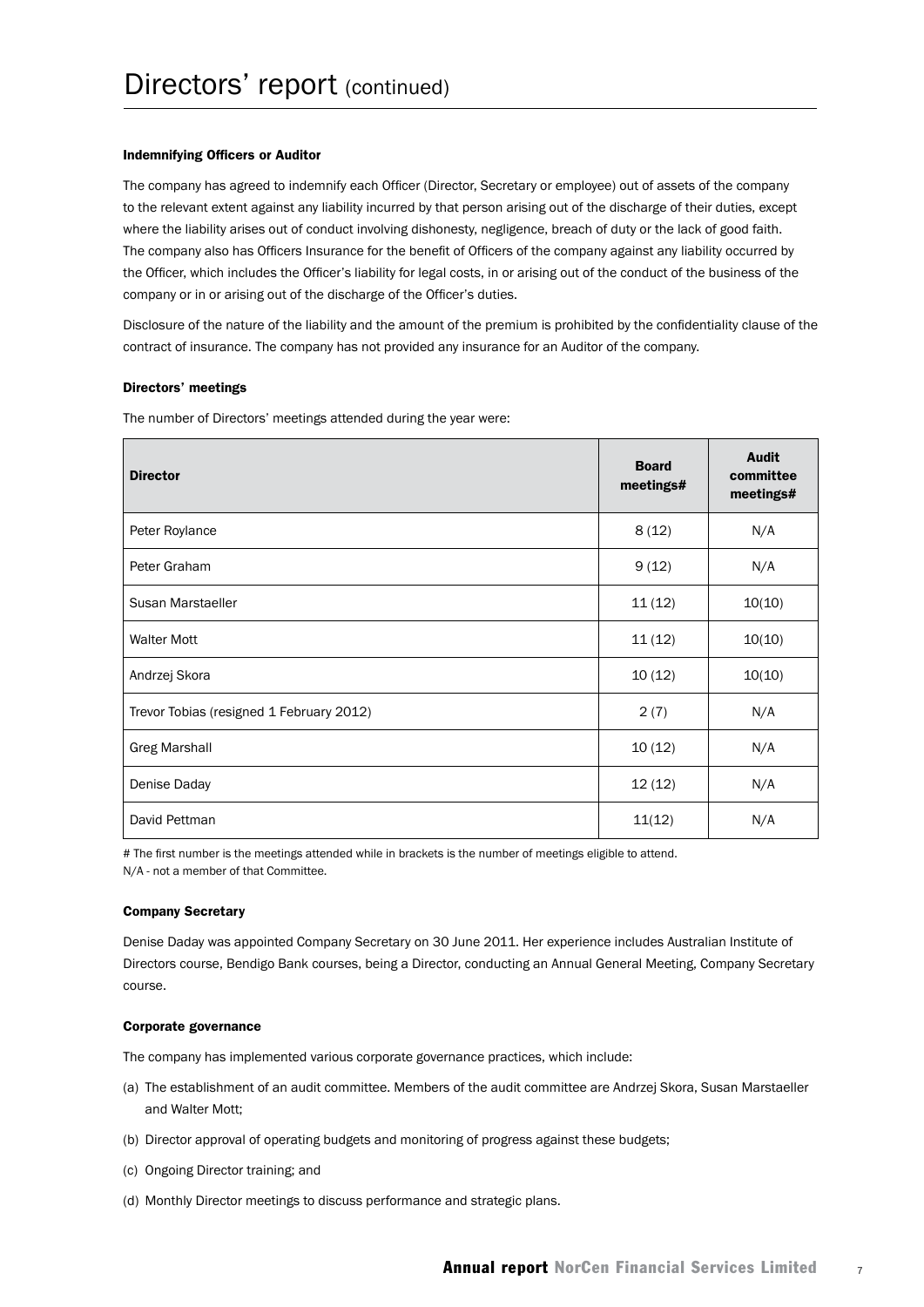#### Auditor independence declaration

The Auditor's independence declaration for the year ended 30 June 2012 has been received and can be found on page 9 of this financial report.

Signed in accordance with a resolution of the Board of Directors at Wallan on 11 Septembert 2012.

am.

Peter Graham Chairperson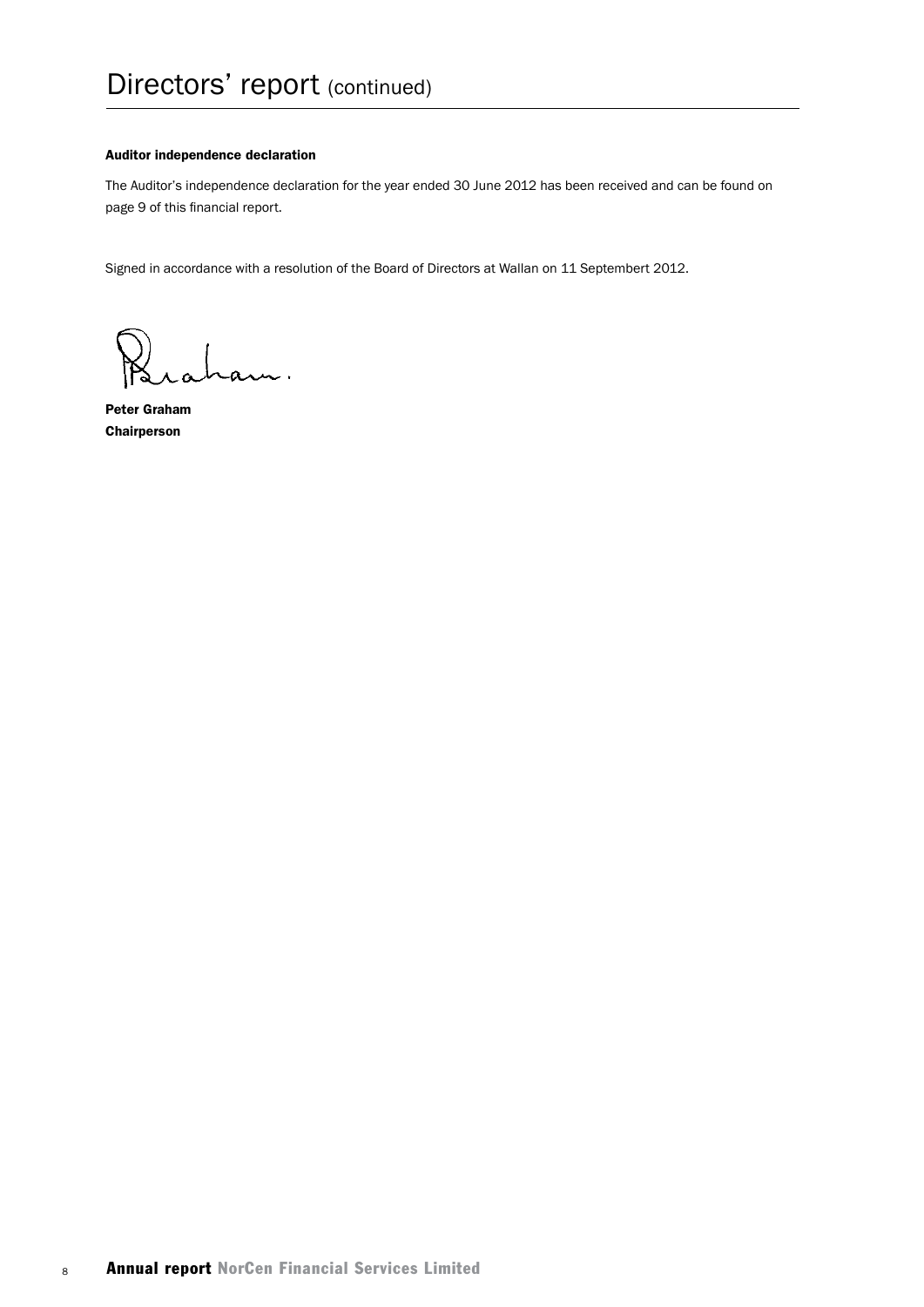## Auditor's independence declaration



**Chartered Accountants** 

Level 2, 10-16 Forest Street Bendigo, Victoria PO Box 30, Bendigo, VIC 3552

Telephone: (03) 5445 4200 Fax: (03) 5444 4344 Email: rsd@rsdadvisors.com.au www.rsdadvisors.com.au

The Directors NorCen Financial Services Ltd 1/51 High Street Wallan VIC

To the Directors of NorCen Financial Services Ltd

#### Auditor's Independence Declaration under section 307C of the Corporations Act 2001

I declare that to the best of my knowledge and belief, during the year ended 30 June 2012 there has been:

- (i) no contraventions of the Auditor independence requirements as set out in the Corporations Act 2001 in relation to the audit; and
- (ii) no contraventions of any applicable code of professional conduct in relation to the audit.

#### RICHMOND SINNOTT & DELAHUNTY

Chartered Accountants

Warren Sinnott Partner

Bendigo Dated at Bendigo, 11 September 2012

Richmond Sinnott & Delahunty<br>ABN 60 616 244 309 Liability limited by a scheme approved under Professional<br>Standards Legislation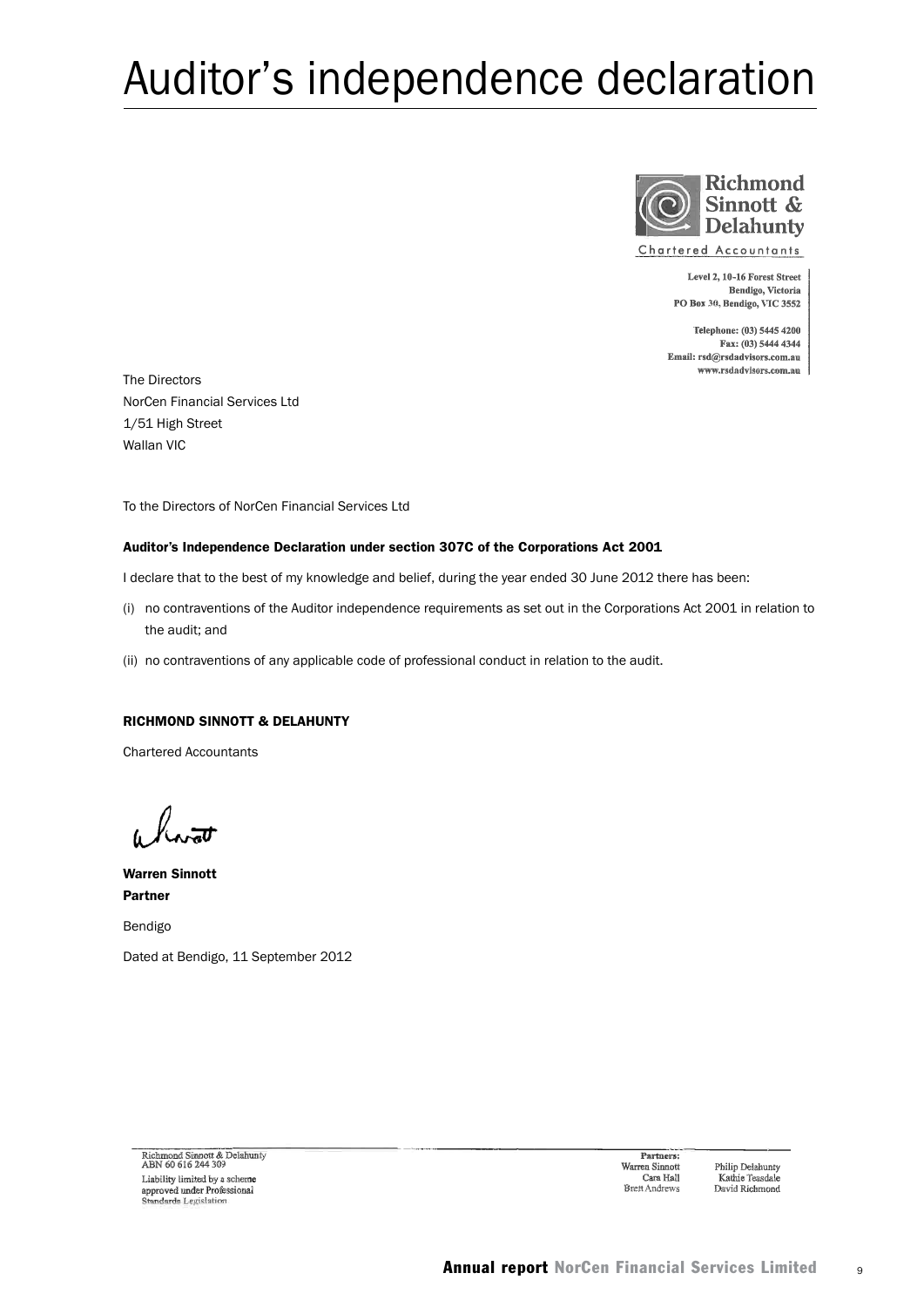## Financial statements

## Statement of comprehensive income for the year ended 30 June 2012

|                                                             | <b>Note</b>    | 2012<br>Ŝ  | 2011<br>Ŝ  |
|-------------------------------------------------------------|----------------|------------|------------|
| Revenue                                                     | $\overline{2}$ | 1,272,019  | 848,045    |
| Employee benefits expense                                   | 3              | (426, 534) | (343, 334) |
| Depreciation and amortisation expense                       | 3              | (29, 518)  | (33,012)   |
| Other expenses                                              |                | (337, 688) | (212, 789) |
| Operating profit before charitable donations & sponsorships |                | 478,279    | 258,910    |
| Charitable donations and sponsorship                        |                | (291, 044) | (48,038)   |
| Profit before income tax expense                            |                | 187,235    | 210,872    |
| Income tax expense                                          | 4              | (65, 282)  | (65, 192)  |
| Net profit for the year                                     |                | 121,953    | 145,680    |
| Other comprehensive income                                  |                |            |            |
| Total comprehensive income for the year                     |                | 121,953    | 145,680    |
| Earnings per share (cents per share)                        |                |            |            |
| - basic for profit for the year                             | 21             | 14.93      | 17.83      |
| - diluted for profit for the year                           | 21             | 14.93      | 17.83      |

The accompanying notes form part of these financial statements.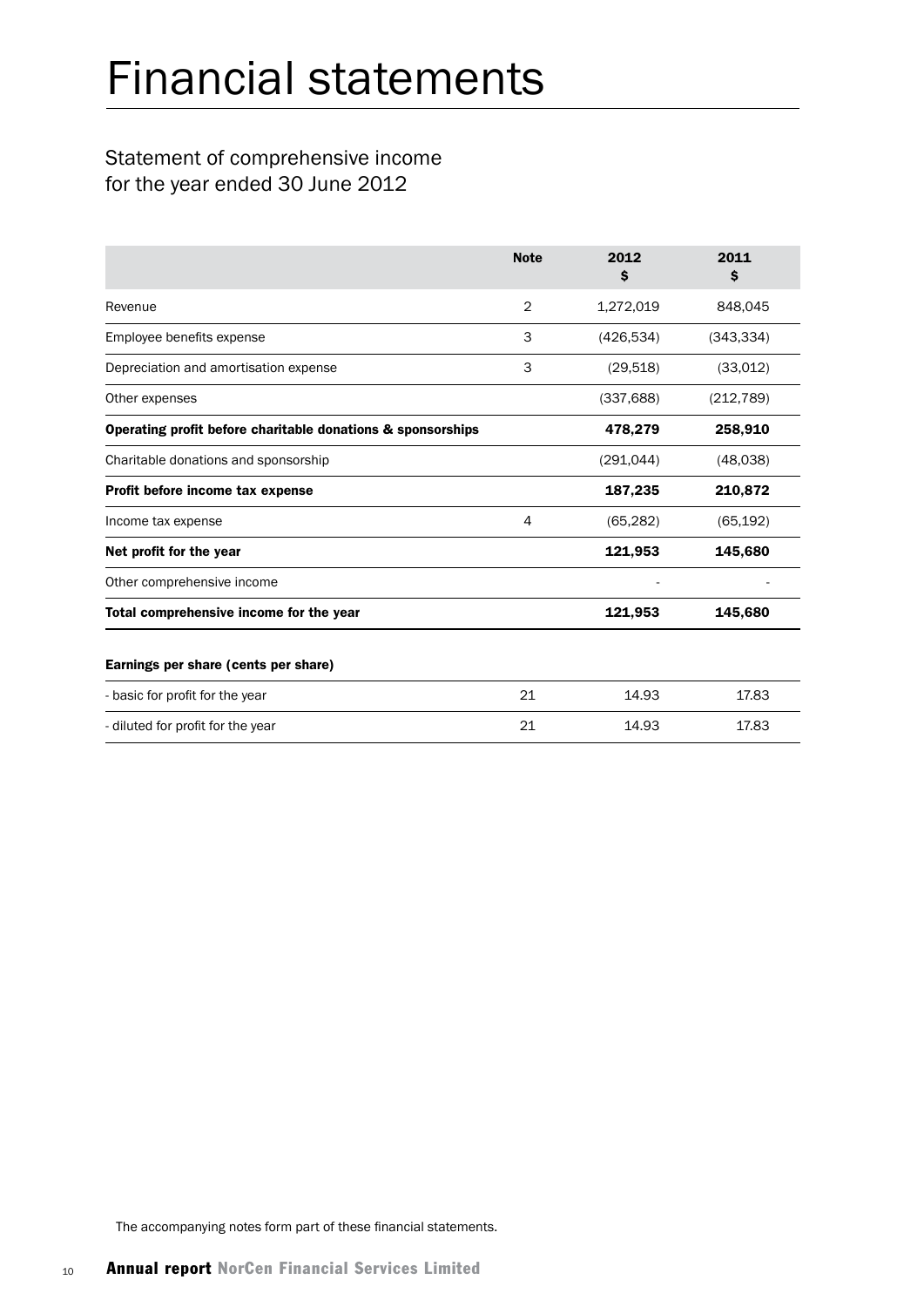## Statement of financial position as at 30 June 2012

|                                         | <b>Note</b>    | 2012<br>Ś | 2011<br>Ś |
|-----------------------------------------|----------------|-----------|-----------|
| Asset                                   |                |           |           |
| <b>Current assets</b>                   |                |           |           |
| Cash and cash equivalents               | 6              | 507,585   | 528,023   |
| Receivables                             | $\overline{7}$ | 138,585   | 90,510    |
| Current tax receivable                  | 4              | 19,827    |           |
| <b>Total current assets</b>             |                | 665,997   | 618,533   |
| <b>Non-current assets</b>               |                |           |           |
| Property, plant and equipment           | 8              | 264,259   | 220,114   |
| Intangible assets                       | 9              | 11,361    | 16,504    |
| <b>Total non-current assets</b>         |                | 275,620   | 236,618   |
| <b>Total assets</b>                     |                | 941,617   | 855,151   |
| <b>Liabilities</b>                      |                |           |           |
| <b>Current liabilities</b>              |                |           |           |
| Payables                                | 10             | 90,276    | 61,291    |
| Current tax payable                     | 4              |           | 13,216    |
| Provisions                              | 11             | 16,294    | 18,529    |
| <b>Total current liabilities</b>        |                | 106,570   | 93,036    |
| <b>Total liabilities</b>                |                | 106,570   | 93,036    |
| <b>Net assets</b>                       |                | 835,047   | 762,115   |
| <b>Equity</b>                           |                |           |           |
| Issued capital                          | 12             | 799,019   | 799,019   |
| Retained earnings/ (accumulated losses) | 13             | 36,028    | (36,904)  |
| <b>Total equity</b>                     |                | 835,047   | 762,115   |

The accompanying notes form part of these financial statements.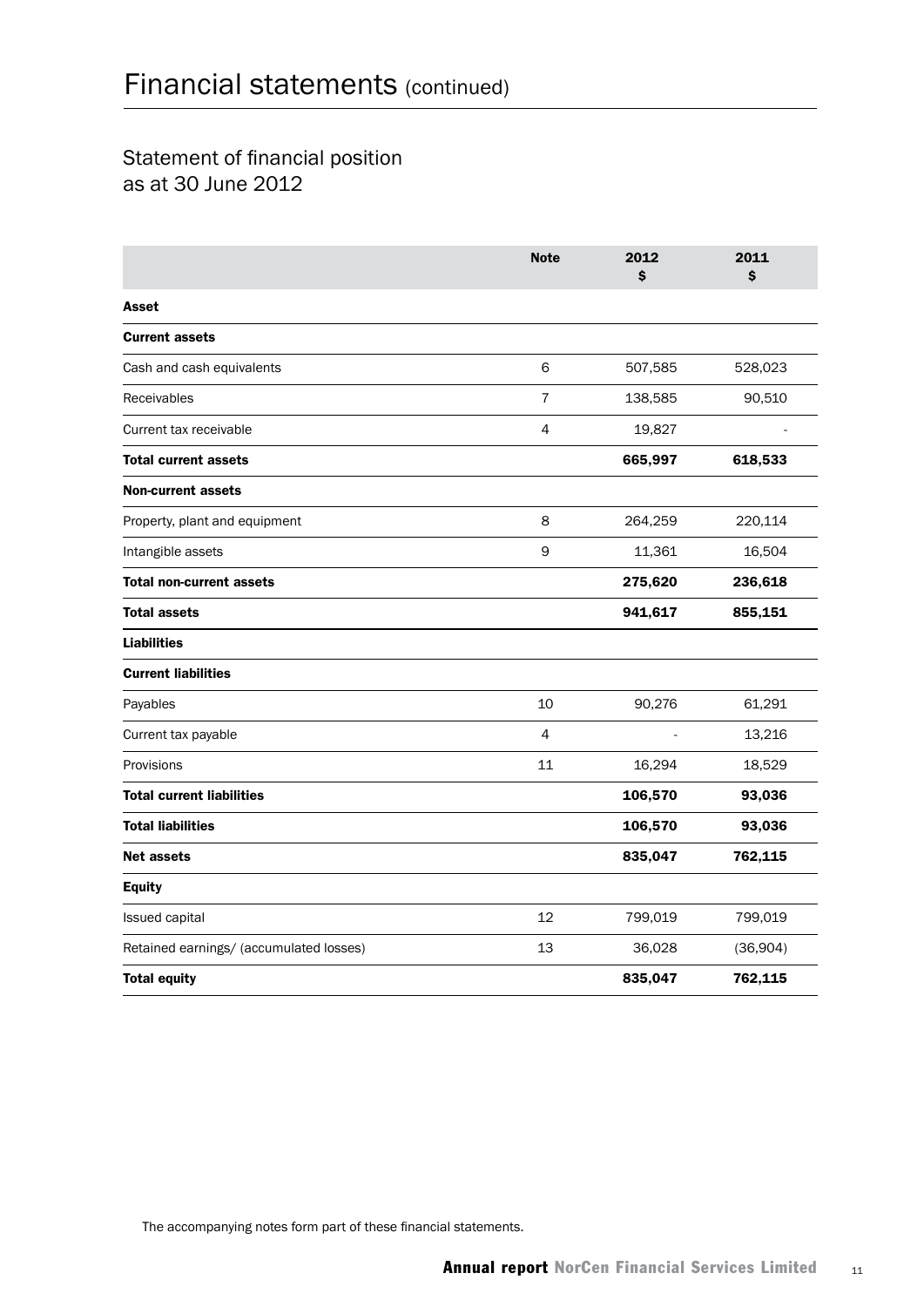## Statement of cash flows for the year ended 30 June 2012

|                                                    | <b>Note</b>     | 2012<br>S   | 2011<br>S  |
|----------------------------------------------------|-----------------|-------------|------------|
| <b>Cash flows from operating activities</b>        |                 |             |            |
| Cash receipts in the course of operations          |                 | 1,316,185   | 871,454    |
| Cash payments in the course of operations          |                 | (1,140,493) | (642, 419) |
| Interest received                                  |                 | 27,932      | 12,667     |
| Income tax paid                                    |                 | (98, 325)   |            |
| Net cash flows from/(used in) operating activities | 14 <sub>b</sub> | 105,299     | 241,702    |
| Cash flows from investing activities               |                 |             |            |
| Payments for property, plant and equipment         |                 | (65, 162)   |            |
| Payments for intangible assets                     |                 | (11, 554)   |            |
| Net cash flows used in investing activities        |                 | (76, 716)   |            |
| <b>Cash flows from financing activities</b>        |                 |             |            |
| Dividends paid                                     |                 | (49, 021)   |            |
| Net cash flows used in financing activities        |                 | (49, 021)   |            |
| Net increase/(decrease) in cash held               |                 | (20, 438)   | 241,702    |
| Cash and cash equivalents at start of year         |                 | 528,023     | 286,321    |
| Cash and cash equivalents at end of year           | 14a             | 507,585     | 528,023    |

The accompanying notes form part of these financial statements.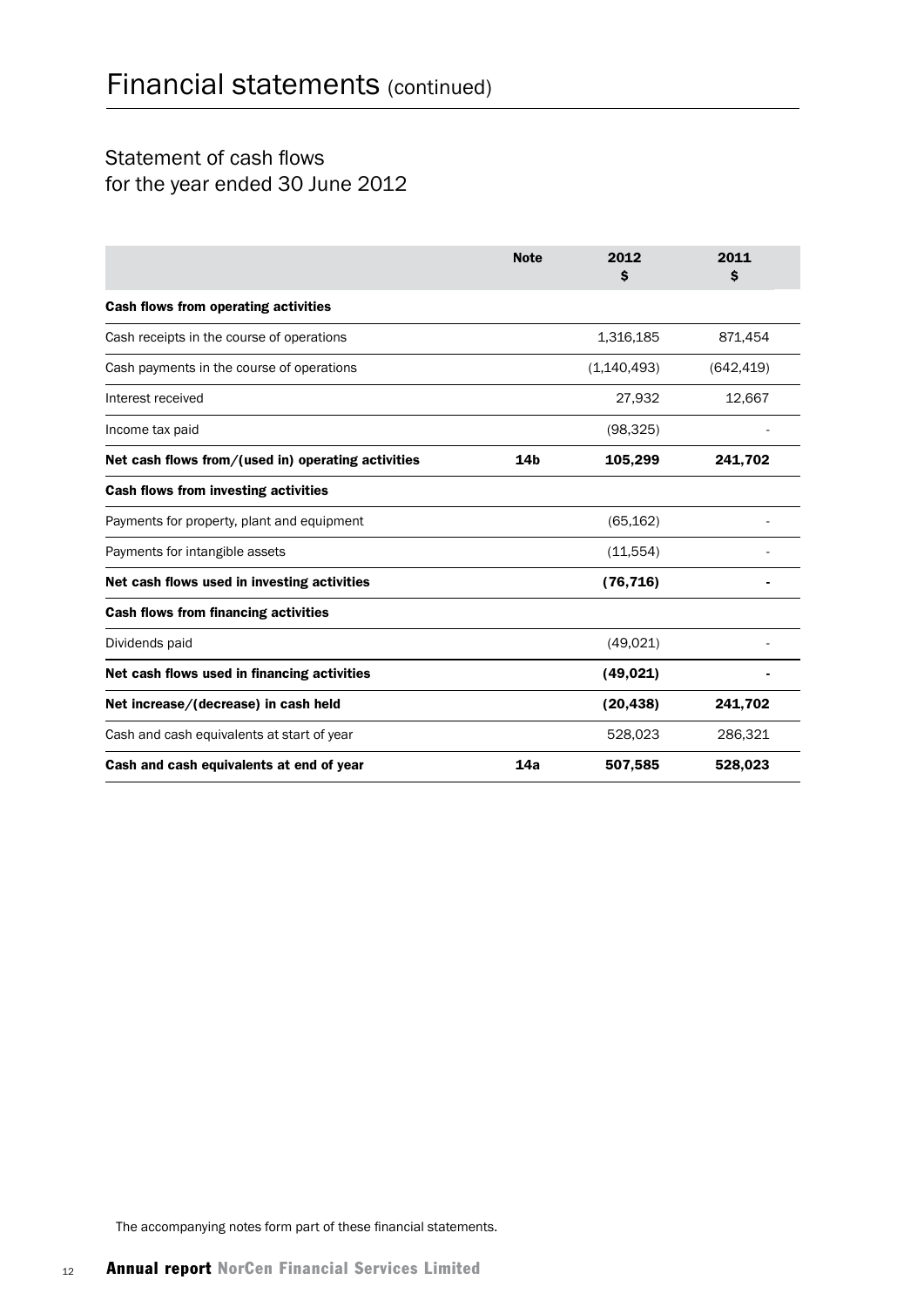## Statement of changes in equity for the year ended 30 June 2012

|                                         | <b>Note</b> | 2012<br>\$ | 2011<br>\$ |
|-----------------------------------------|-------------|------------|------------|
| <b>Issued capital</b>                   |             |            |            |
| Balance at start of year                |             | 799,019    | 799,019    |
| Issue of share capital                  |             |            |            |
| Share issue costs                       |             |            |            |
|                                         |             | 799,019    | 799,019    |
| Retained earnings/ (accumulated losses) |             |            |            |
| Balance at start of year                |             | (36,904)   | (182, 584) |
| Net profit for the year                 |             | 121,953    | 145,680    |
| Dividends paid                          | 20          | (49,021)   |            |
| <b>Balance at end of year</b>           |             | 36,028     | (36, 904)  |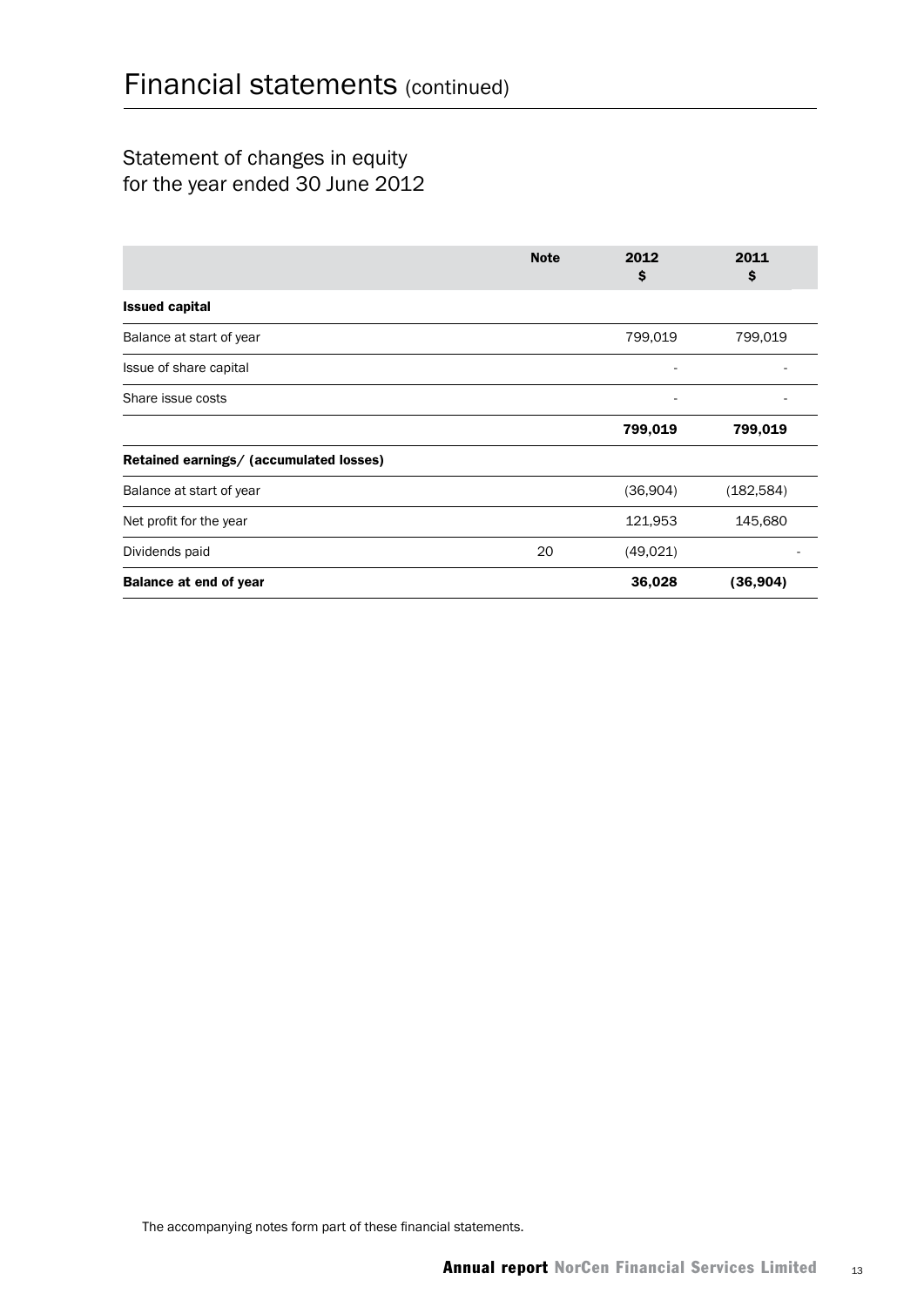## Notes to the financial statements

## For year ended 30 June 2012

### Note 1. Summary of significant accounting policies

#### (a) Basis of preparation

NorCen Financial Services Ltd ('the company') is domiciled in Australia. The financial statements for the year ending 30 June 2012 are presented in Australian dollars. The company was incorporated in Australia and the principal operations involve providing Community Bank® services.

The financial statements are general purpose financial statements, that have been prepared in accordance with Australian Accounting Standards, Australian Accounting Interpretations, other authorative pronouncements of the Australian Accounting Standards Board (AASB) and the Corporations Act 2001. The company is a for profit entity for financial reporting purposes under Australian Accounting Standards.

Australian Accounting Standards set out accounting policies that the AASB has concluded would result in financial statements containing relevant and reliable information about transactions, events and conditions. Compliance with Australian Accounting Standards ensures that the financial statements and notes also comply with International Financial Reporting Standards as issued by the IASB. Material accounting policies adopted in the preparation of these financial statements are presented below and have been consistently applied unless stated otherwise.

The financial statements have been prepared on an accruals basis and are based on historical costs, modified, were applicable, by the measurement of fair value of selected non current assets, financial assets and financial liabilities.

The financial statements require judgements, estimates and assumptions to be made that affect the application of accounting policies. Actual results may differ from these estimates.

The financial statements were authorised for issue by the Directors on 11 September 2012.

#### (b) Income tax

Deferred income tax is provided on all temporary differences at the reporting date between the tax bases of assets and liabilities and their carrying amounts for financial reporting purposes.

Deferred income tax liabilities are recognised for all taxable temporary differences.

Deferred income tax assets are recognised for all deductible temporary differences, carry-forward of unused tax assets and unused tax losses, to the extent that it is probable that taxable profit will be available against which the deductible temporary differences, and the carry-forward of unused tax assets and unused tax losses can be utilised.

The carrying amount of deferred income tax assets is reviewed at each reporting date and reduced to the extent that it is no longer probable that sufficient taxable profit will be available to allow all or part of the deferred income tax asset to be utilised.

Deferred income tax assets and liabilities are measured at the tax rates that are expected to apply to the year when the asset is realised or the liability is settled.

#### (c) Property, plant and equipment

Property, plant and equipment are brought to account at cost less accumulated depreciation and any impairment in value.

Land and buildings are measured at fair value less accumulated depreciation.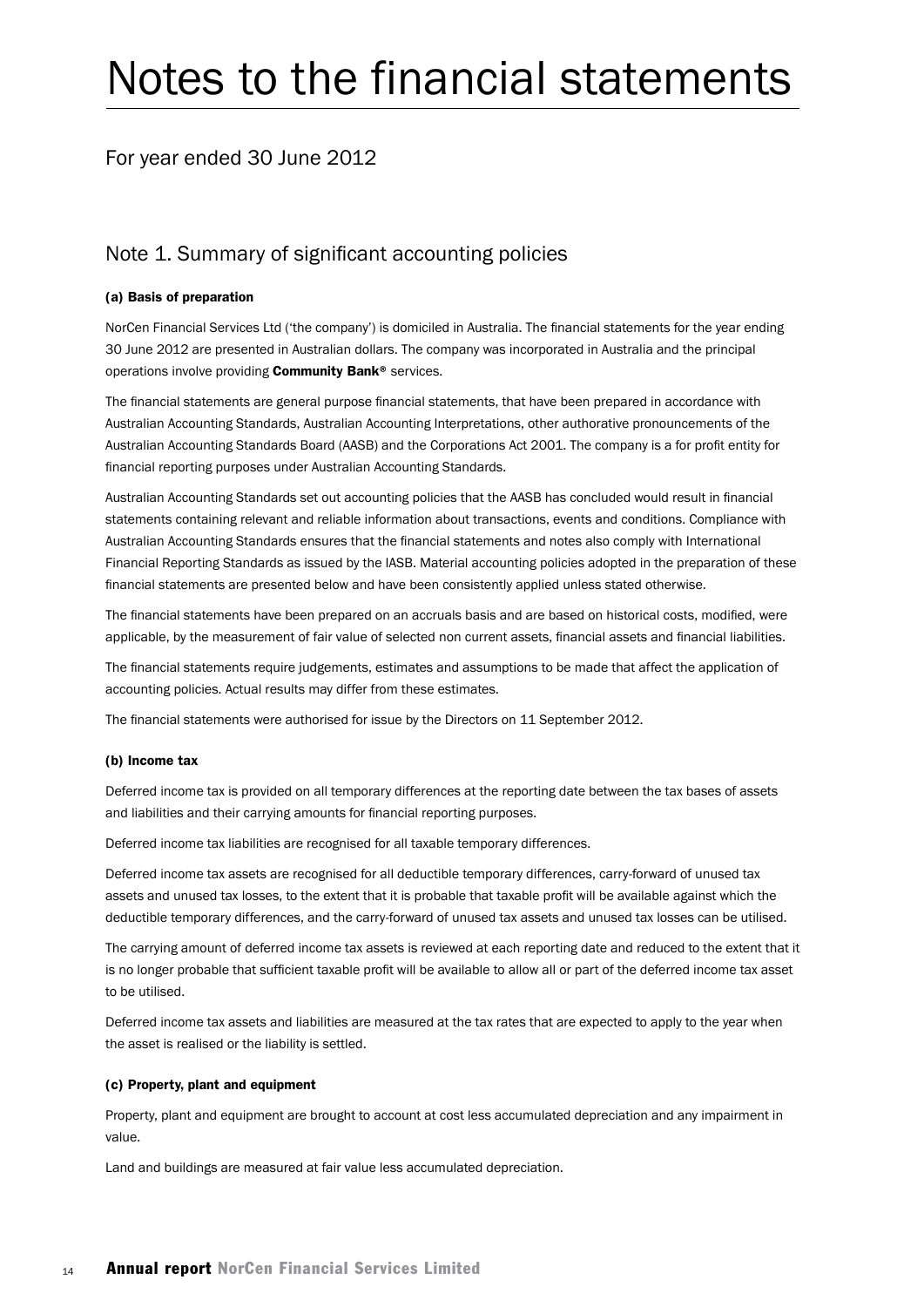#### (c) Property, plant and equipment (continued)

Depreciation is calculated on a straight line basis over the estimated useful life of the asset as follows:

| <b>Class of asset</b> | <b>Depreciation rate</b> |  |
|-----------------------|--------------------------|--|
| <b>Buildings</b>      | 4%                       |  |
| Computer software     | 40%                      |  |

Plant & equipment is calculated on a diminishing value basis with rates between 10-33% used.

#### Impairment

The carrying values of plant and equipment are reviewed for impairment when events or changes in circumstances indicate the carrying value may not be recoverable.

If any such indication exists and where the carrying value exceeds the estimated recoverable amount, the assets or cash-generating units are written down to their recoverable amount.

The recoverable amount of plant and equipment is the greater of fair value less costs to sell and value in use. In assessing value in use, the estimated future cash flows are discounted to their present value using a pre-tax discount rate that reflects current market assessments of the time value of money and the risks specific to the asset.

#### **Revaluations**

Following initial recognition at cost, land and buildings are carried at a revalued amount which is the fair value at the date of the revaluation less any subsequent accumulated depreciation on buildings and accumulated impairment losses.

Fair value is determined by reference to market based evidence, which is the amount for which the assets could be exchanged between a knowledgeable willing buyer and a knowledgeable willing seller in an arm's length transaction as at the valuation date.

#### (d) Impairment of assets

At each reporting date, the company assesses whether there is any indication that an asset is impaired. Where an indicator of impairment exists, the company makes a formal estimate of the recoverable amount. Where the carrying amount of an asset exceeds its recoverable amount the asset is considered impaired and is written down to its recoverable amount.

#### (e) Goods and services tax

Revenues, expenses and assets are recognised net of the amount of goods and services tax (GST), except where the amount of GST incurred is not recoverable from the taxation authority. In these circumstances, the GST is recognised as part of the cost of acquisition of the asset or as part of the expense.

Receivables and payables are stated with the amount of GST included.

The net amount of GST recoverable from, or payable to, the taxation authority is included as part of receivables or payables in the Statement of Financial Position. Cash flows are included in the Statement of Cash Flows on a gross basis.

The GST components of cash flows arising from investing and financing activities which are recoverable from, or payable to, the ATO are classified as operating cash flows.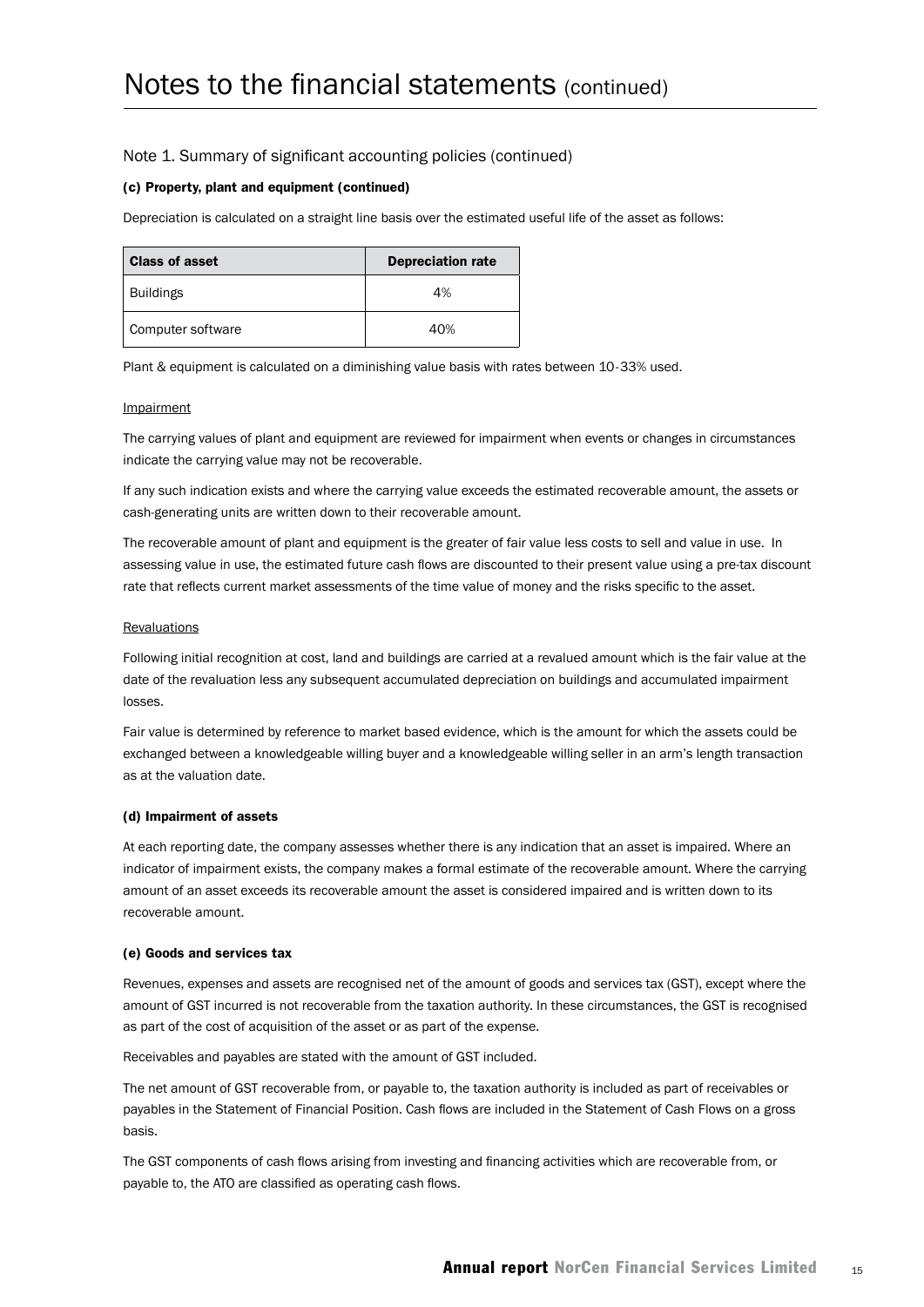#### (f) Employee benefits

The provision for employee benefits to wages, salaries and annual leave represents the amount which the company has a present obligation to pay resulting from employees' services provided up to the reporting date. The provision has been calculated on undiscounted amounts based on wage and salary rates expected to be paid and includes related on-costs.

The company contributes to a defined contribution plan. Contributions to employee superannuation funds are charged against income as incurred.

#### (g) Intangibles

Establishment costs have been initially recorded at cost and amortised on a straight line basis at a rate of 20% per annum. The current amortisation changes for intangible assets are included under depreciation and amortisation expense per the Statement of Comprehensive Income.

#### (h) Cash

Cash on hand and in banks are stated at nominal value.

For the purposes of the statement of cash flows, cash includes cash on hand and in banks and investments in money market instruments, net of outstanding bank overdrafts.

#### (i) Revenue

Interest and fee revenue is recognised when earned. All revenue is stated net of the amount of goods and services tax (GST).

#### (j) Receivables and payables

Receivables and payables are non interest bearing and generally have payment terms of between 30 and 90 days. Receivables are recognised and carried at original invoice amount less a provision for any uncollected debts. Liabilities for trade creditors and other amounts are carried at cost that is the fair value of the consideration to be paid in the future for goods and services received, whether or not billed to the company.

#### (k) New accounting standards for application in future periods

Australian Accounting Standards that have been recently issued or amended but not yet effective have not been adopted in the preparation of these financial statements. These changes have been assessed by Directors and determined they will not have a material impact on the company's financial statements.

#### (l) Borrowings

All loans are measured at the principal amount. Interest is recognised as an expense as it accrues.

#### (m) Provisions

Provisions are recognised when the company has a legal, equitable or constructive obligation to make a future sacrifice of economic benefits to other entities as a result of past transactions or other past events, it is probable that a future sacrifice of economic benefits will be required and a reliable estimate can be made of the amount of the obligation.

A provision for dividends is not recognised as a liability unless the dividends are declared, determined or publicly recommended on or before the reporting date.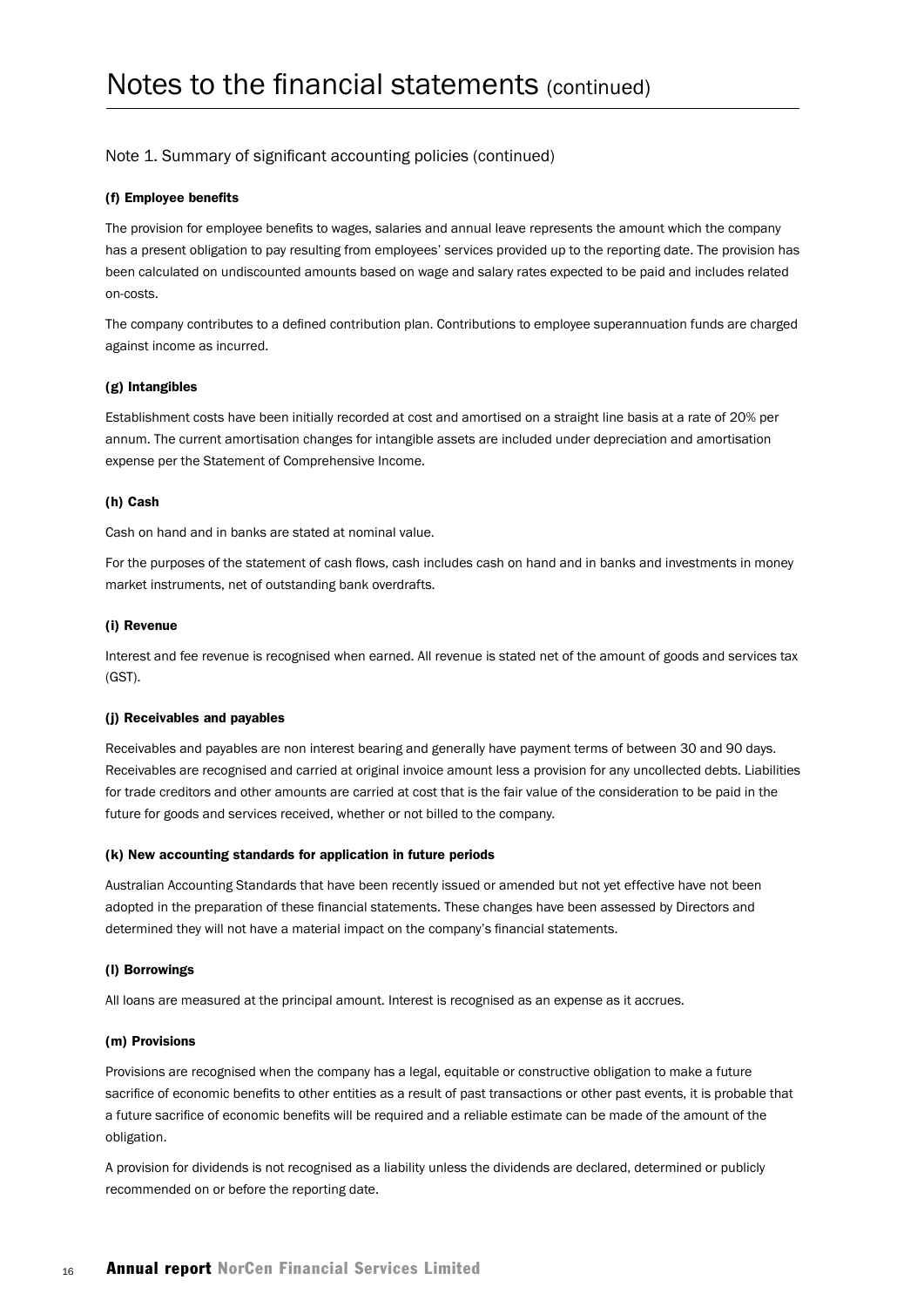#### (n) Share capital

Issued and paid up capital is recognised at the fair value of the consideration received by the company. Any transaction costs arising on the issue of ordinary shares are recognised directly in equity as a reduction of the share proceeds received.

#### (o) Comparative figures

When required by Accounting Standards comparative figures have been adjusted to conform to changes in presentation for the current financial year.

#### (p) Critical accounting estimates and judgements

The Directors evaluate estimates and judgements incorporated into the financial statements based on historical knowledge and best available current information. Estimates assume a reasonable expectation of future events and are based on current trends and economic data, obtained both externally and within the company. Estimates and judgements are reviewed on an ongoing basis. Revision to accounting estimates are recognised in the period in which the estimates are revised and in any future periods affected. The estimates and judgements that have a significant risk of causing material adjustments to the carrying values of assets and liabilities are as follows:

#### Estimation of useful lives of assets

The company determines the estimated useful lives and related depreciation and amortisation changes for its property, plant and equipment and intangible assets. The depreciation and amortisation charge will increase where useful lives are less than previously estimated lives.

#### Income tax

The company is subject to income tax. Significant judgement is required in determining the provision for income tax.

#### Impairment

The company assesses impairment at the end of each reporting period by calculating conditions and events specific to the company that may be indicative of impairment triggers. Recoverable amounts of relevant assets are reassessed using value in use calculations which incorporate various key assumptions.

#### (q) Financial instruments

#### Initial recognition and measurement

Financial assets and financial liabilities are recognised when the entity becomes a party to the contractual provisions to the instrument. For financial assets, this is equivalent to the date that the company commits itself to either purchase or sell the asset (ie trade date accounting is adopted). Financial instruments are initially measured at fair value plus transaction costs, except where the instrument is classified 'at fair value through profit or loss', in which case transaction costs are expensed to the profit or loss immediately.

#### Classification and subsequent measurement

Financial instruments are subsequently measured at fair value, amortised cost using the effective interest method or cost. Where available quoted prices in an active market are used to determine fair value. In other circumstances, valuation techniques are adopted.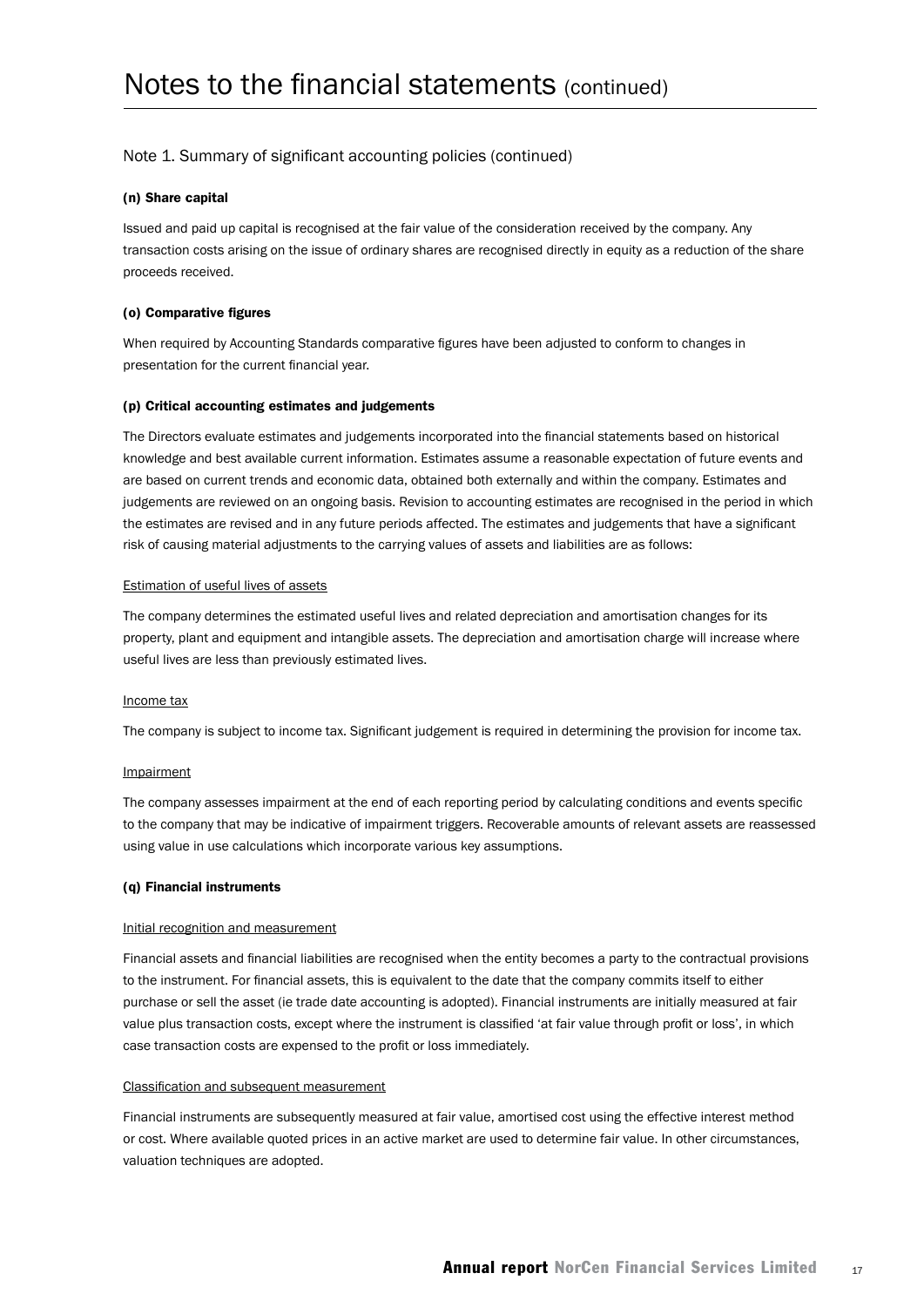#### (q) Financial instruments (continued)

#### Classification and subsequent measurement (continued)

Amortised costs is calculated as the amount which the financial asset or financial liability is measured at initial recognition less principal repayments and any reduction for impairment and adjusted for any cumulative amortisation of the difference between that initial amount and the maturity amount calculated using the effective interest method.

(i) Loans and receivables

Loans and receivables are non derivative financial assets with fixed or determinable payments that are not quoted in an active market and are subsequently measured at amortised cost.

(ii) Financial liabilities

Non derivative financial liabilities are subsequently measured at amortised cost.

#### **Impairment**

At the end of each reporting period, the company assesses whether there is objective evidence that a financial asset has been impaired. A financial asset is deemed impaired if and only if, there is objective evidence of impairment as a result of one or more events (a loss event) having occurred, which has an impact on the estimated future cash flows of the financial asset. In the case of financial assets carried at amortised cost, loss events may include indications that the debtors are experiencing significant financial difficulty or changes in economic conditions.

|                                    | 2012<br>\$ | 2011<br>\$ |
|------------------------------------|------------|------------|
| Note 2. Revenue                    |            |            |
| Revenue from continuing activities |            |            |
| - services commissions             | 1,244,087  | 835,378    |
| - other revenue                    |            |            |
|                                    | 1,244,087  | 835,378    |
| <b>Other revenue</b>               |            |            |
| - interest received                | 27,932     | 12,667     |
| - other revenue                    |            |            |
|                                    | 27,932     | 12,667     |
|                                    | 1,272,019  | 848,045    |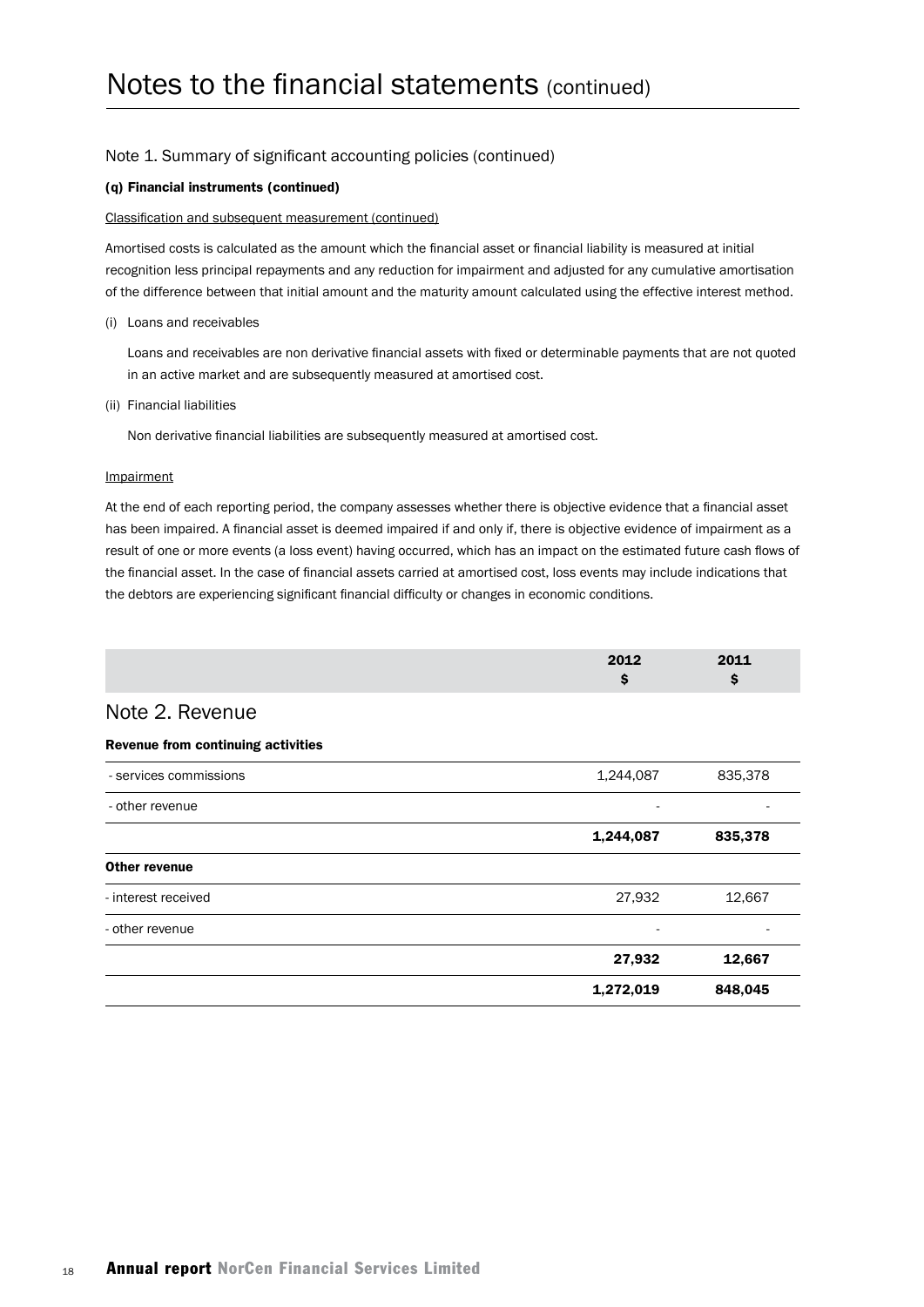|                                            | 2012<br>S | 2011<br>\$ |
|--------------------------------------------|-----------|------------|
| Note 3. Expenses                           |           |            |
| <b>Employee benefits expense</b>           |           |            |
| - wages and salaries                       | 350,845   | 300,604    |
| - superannuation costs                     | 34,474    | 26,675     |
| - workers' compensation costs              | 1,474     | 556        |
| - other costs                              | 39,741    | 15,499     |
|                                            | 426,534   | 343,334    |
| Depreciation of non-current assets:        |           |            |
| - buildings                                | 11,269    | 10,398     |
| - plant & equipment                        | 987       | 223        |
| - computer software                        | 565       | 389        |
| <b>Amortisation of non-current assets:</b> |           |            |
| - intangible assets                        | 16,697    | 22,002     |
|                                            | 29,518    | 33,012     |
| <b>Bad debts</b>                           | 2,048     | 1,095      |

## Note 4. Income tax expense

The prima facie tax on loss before income tax is reconciled to the income tax benefit as follows:

| Prima facie tax on loss before income tax at 30% | 56.171    | 63,261 |
|--------------------------------------------------|-----------|--------|
| Add tax effect of:                               |           |        |
| - Non-deductible expenses                        | 195       | 1,931  |
| - Underprovision of tax in prior year            | 8,916     |        |
| <b>Current income tax expense</b>                | 65,282    | 65,192 |
| Income tax expense                               | 65,282    | 65,192 |
| Current tax payable/(receivable)                 | (19, 827) | 13.216 |

## Note 5. Auditors' remuneration

Remuneration of the Auditor for:

| - Audit or review of the financial report | 3.900 | 3.900 |
|-------------------------------------------|-------|-------|
|-------------------------------------------|-------|-------|

## Note 6. Cash and cash equivalents

| Cash at bank and on hand | 507,585 | 528.023 |
|--------------------------|---------|---------|
|                          |         |         |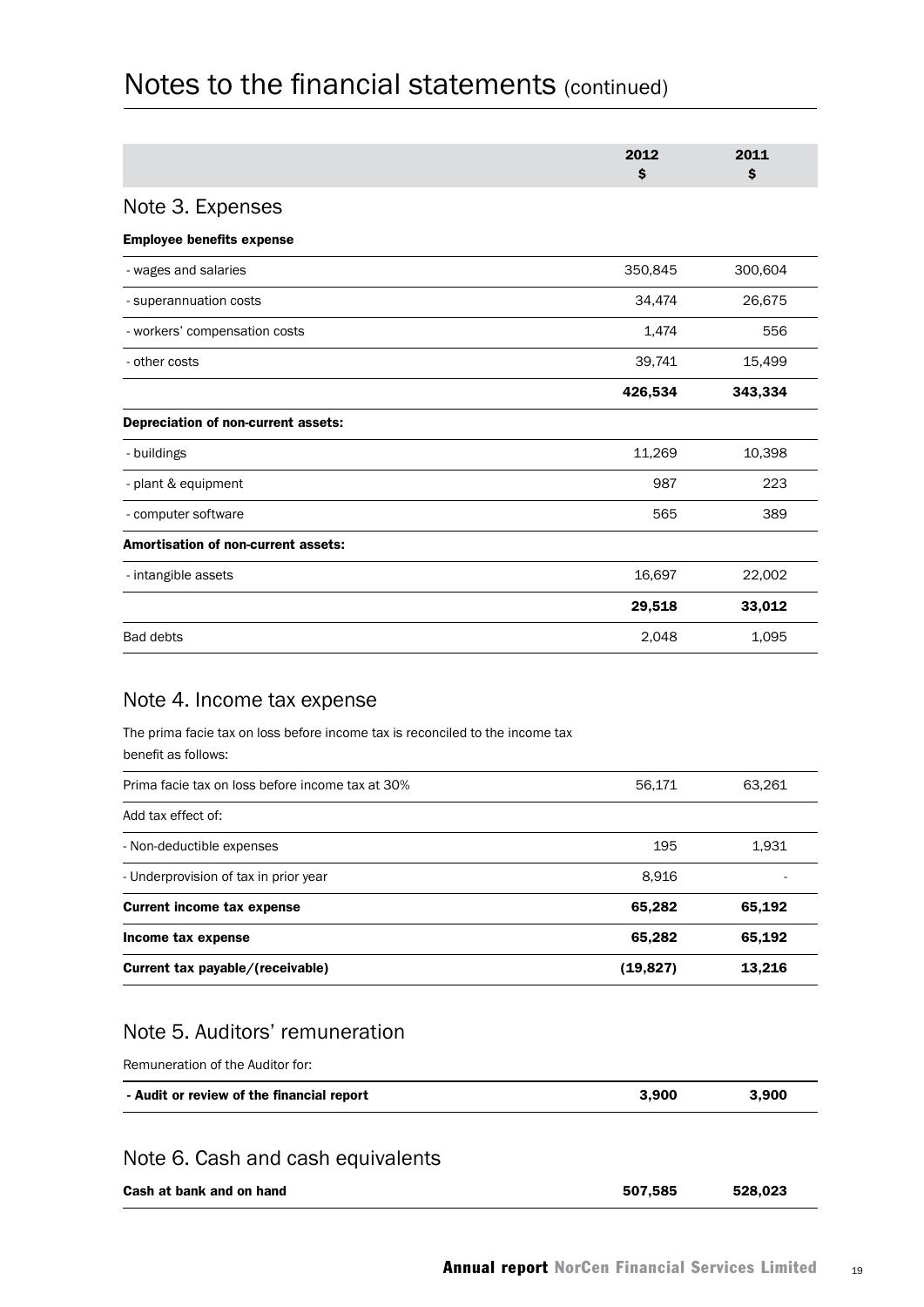|                                       | 2012      | 2011      |
|---------------------------------------|-----------|-----------|
|                                       | \$        | \$        |
| Note 7. Receivables                   |           |           |
| <b>Trade debtors</b>                  | 138,585   | 90,510    |
|                                       |           |           |
| Note 8. Property, plant and equipment |           |           |
| <b>Buildings</b>                      |           |           |
| At cost                               | 308,157   | 259,941   |
| Less accumulated depreciation         | (51, 717) | (42,097)  |
|                                       | 256,440   | 217,844   |
| Plant & equipment                     |           |           |
| At cost                               | 9,127     | 2,354     |
| Less accumulated depreciation         | (1,965)   | (979)     |
|                                       | 7,162     | 1,375     |
| <b>Computer software</b>              |           |           |
| At cost                               | 17,301    | 16,974    |
| Less accumulated depreciation         | (16, 644) | (16,079)  |
|                                       | 657       | 895       |
| <b>Total written down amount</b>      | 264,259   | 220,114   |
| <b>Movements in carrying amounts</b>  |           |           |
| <b>Buildings</b>                      |           |           |
| Carrying amount at beginning of year  | 217,844   | 228,242   |
| Additions                             | 58,063    |           |
| Disposals                             | 8,198     |           |
| Depreciation expense                  | (11,269)  | (10, 398) |
| Carrying amount at end of year        | 256,440   | 217,844   |
| Plant & equipment                     |           |           |
| Carrying amount at beginning of year  | 1,375     | 1,598     |
| Additions                             | 6,773     |           |
| Disposals                             |           |           |
| Depreciation expense                  | (986)     | (223)     |
| Carrying amount at end of year        | 7,162     | 1,375     |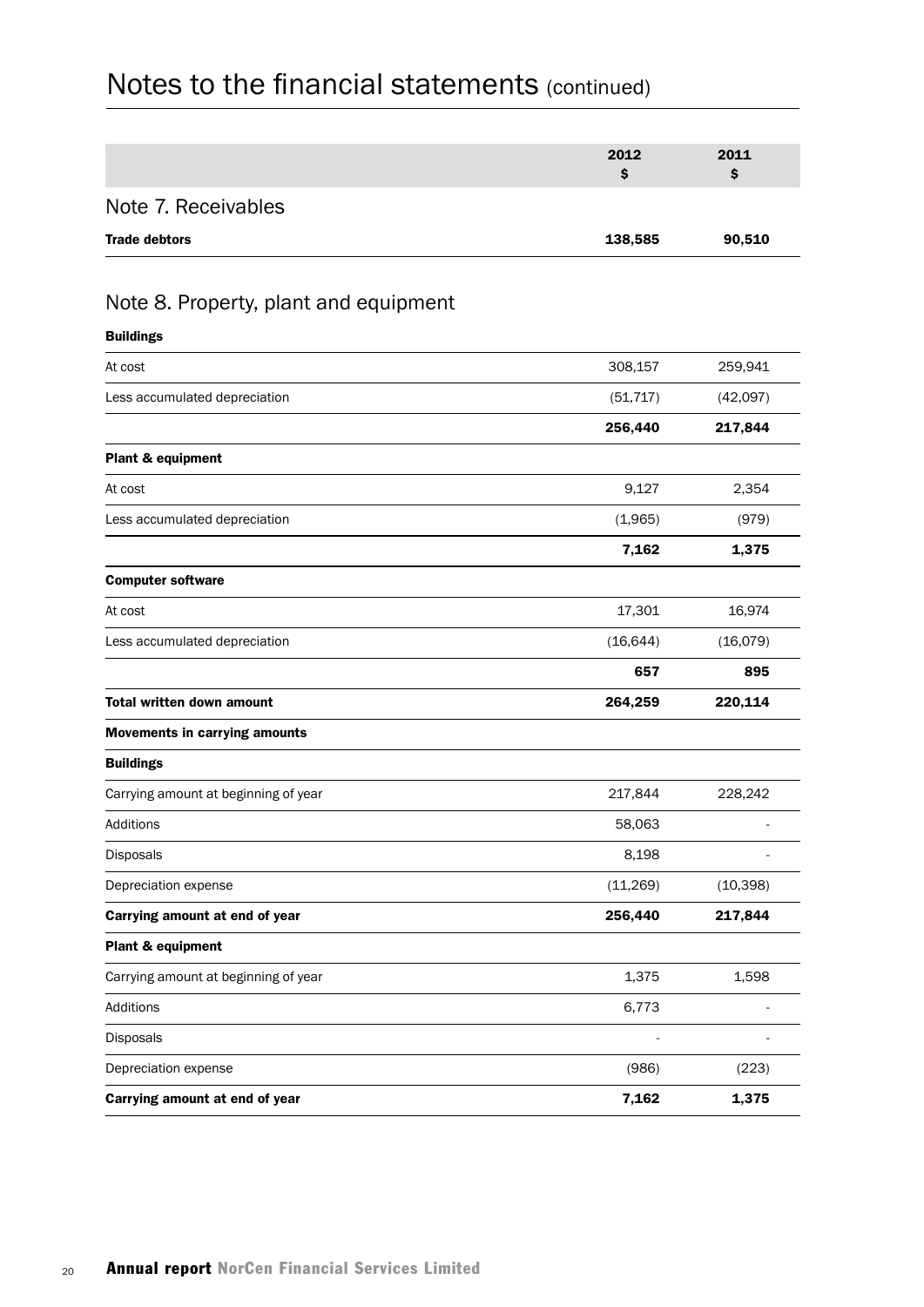|                                                   | 2012<br>\$ | 2011<br>\$ |
|---------------------------------------------------|------------|------------|
| Note 8. Property, plant and equipment (continued) |            |            |
| <b>Computer software</b>                          |            |            |
| Carrying amount at beginning of year              | 895        | 1,284      |
| Additions                                         | 327        |            |
| <b>Disposals</b>                                  |            |            |
| Depreciation expense                              | (565)      | (389)      |
| Carrying amount at end of year                    | 657        | 895        |
| Nota Q Intandihla accatc                          |            |            |

### Note 9. Intangible assets

| <b>Franchise fee</b> |  |
|----------------------|--|
|----------------------|--|

| 11,361         | 16,504   |
|----------------|----------|
| $\blacksquare$ | 14,998   |
| (100,000)      | (85,002) |
| 100,000        | 100,000  |
|                |          |
| 11,361         | 1,506    |
| (10, 193)      | (8, 494) |
| 21,554         | 10,000   |
|                |          |

## Note 10. Payables

|                              | 90.276 | 61.291 |
|------------------------------|--------|--------|
| Other creditors and accruals | 65.691 | 37.236 |
| Trade creditors              | 24.585 | 24.055 |

## Note 11. Provisions

| <b>Employee benefits</b>         | 16,294    | 18,529  |
|----------------------------------|-----------|---------|
| Movement in employee benefits    |           |         |
| Opening balance                  | 18.529    | 9,413   |
| Additional provisions recognised | 26,988    | 10,736  |
| Amounts utilised during the year | (29, 223) | (1,620) |
| <b>Closing balance</b>           | 16.294    | 18,529  |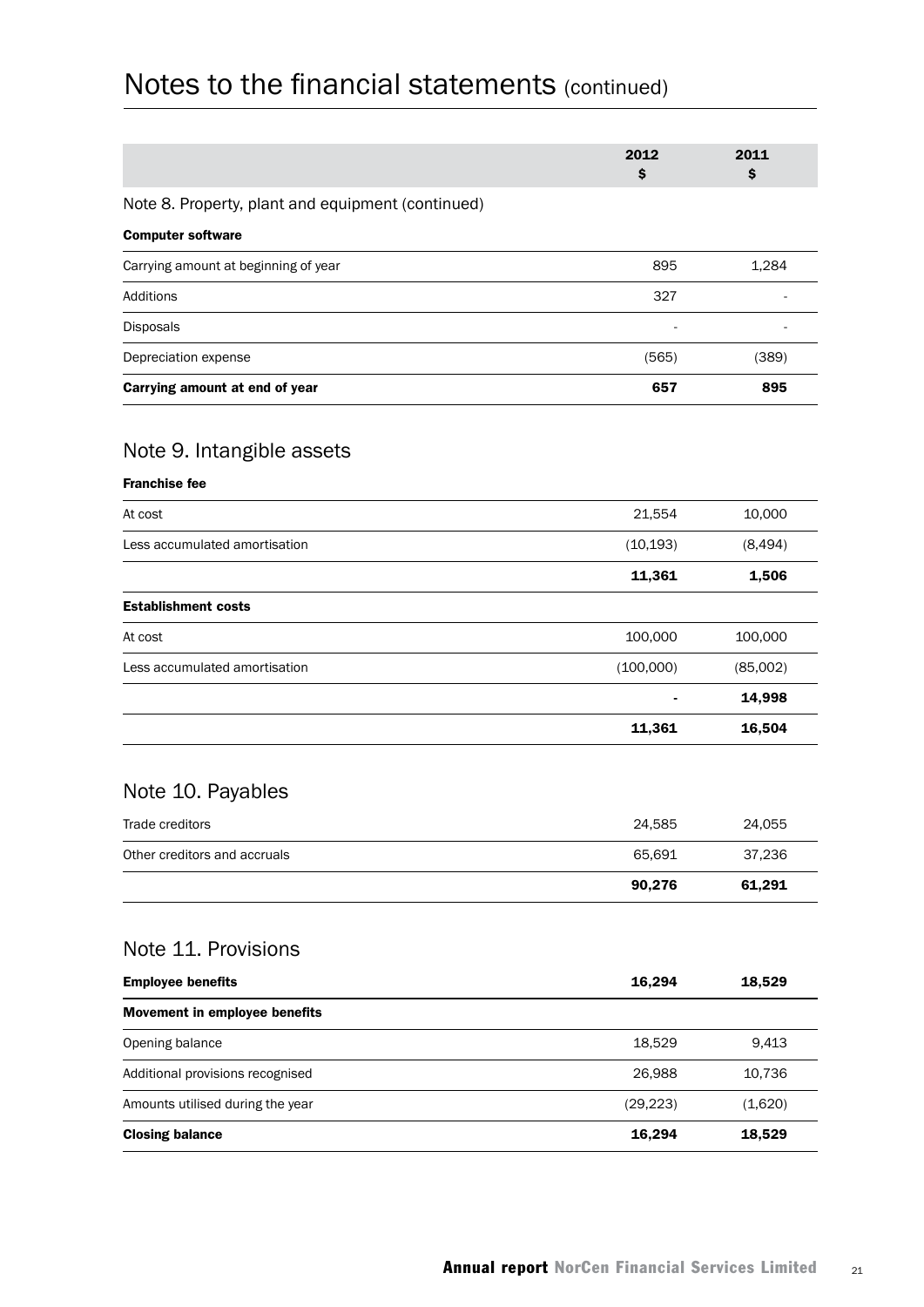|                                    | 2012<br>\$ | 2011<br>\$ |
|------------------------------------|------------|------------|
| Note 12. Share capital             |            |            |
| 817,010 Ordinary shares fully paid | 817,010    | 817,010    |
| less Equity raising costs          | (17,991)   | (17,991)   |
|                                    | 799,019    | 799,019    |

The company has authorised share capital amounting to 817,010 ordinary shares.

## Note 13. Retained earnings/ (accumulated losses)

| Balance at the end of the financial year       | 36.028   | (36,904)  |
|------------------------------------------------|----------|-----------|
| Dividends paid during the year                 | (49.021) |           |
| Profit after income tax                        | 121.953  | 145.680   |
| Balance at the beginning of the financial year | (36,904) | (182,584) |

## Note 14. Statement of cash flows

#### (a) Cash and cash equivalents

| <b>Cash assets</b>                                                                                 | 507,585   | 528,023  |
|----------------------------------------------------------------------------------------------------|-----------|----------|
| (b) Reconciliation of profit after tax to net cash provided from/(used in)<br>operating activities |           |          |
| Profit after income tax                                                                            | 121,953   | 145,680  |
| Non cash items                                                                                     |           |          |
| - Depreciation                                                                                     | 12,820    | 11,010   |
| - Amortisation                                                                                     | 16,697    | 22,002   |
| - Fixed assets written off                                                                         | 8,197     |          |
| Changes in assets and liabilities                                                                  |           |          |
| - (Increase) decrease in deferred tax asset                                                        | (19, 827) | 51,976   |
| - (Increase) decrease in receivables                                                               | (48,075)  | (45,086) |
| - Increase (decrease) in payables                                                                  | 28,985    | 33,788   |
| - Increase (decrease) in provisions                                                                | (2, 235)  | 9,116    |
| - Increase (decrease) in income tax payable                                                        | (13,216)  | 13,216   |
| Net cash flows used in operating activities                                                        | 105,299   | 241,702  |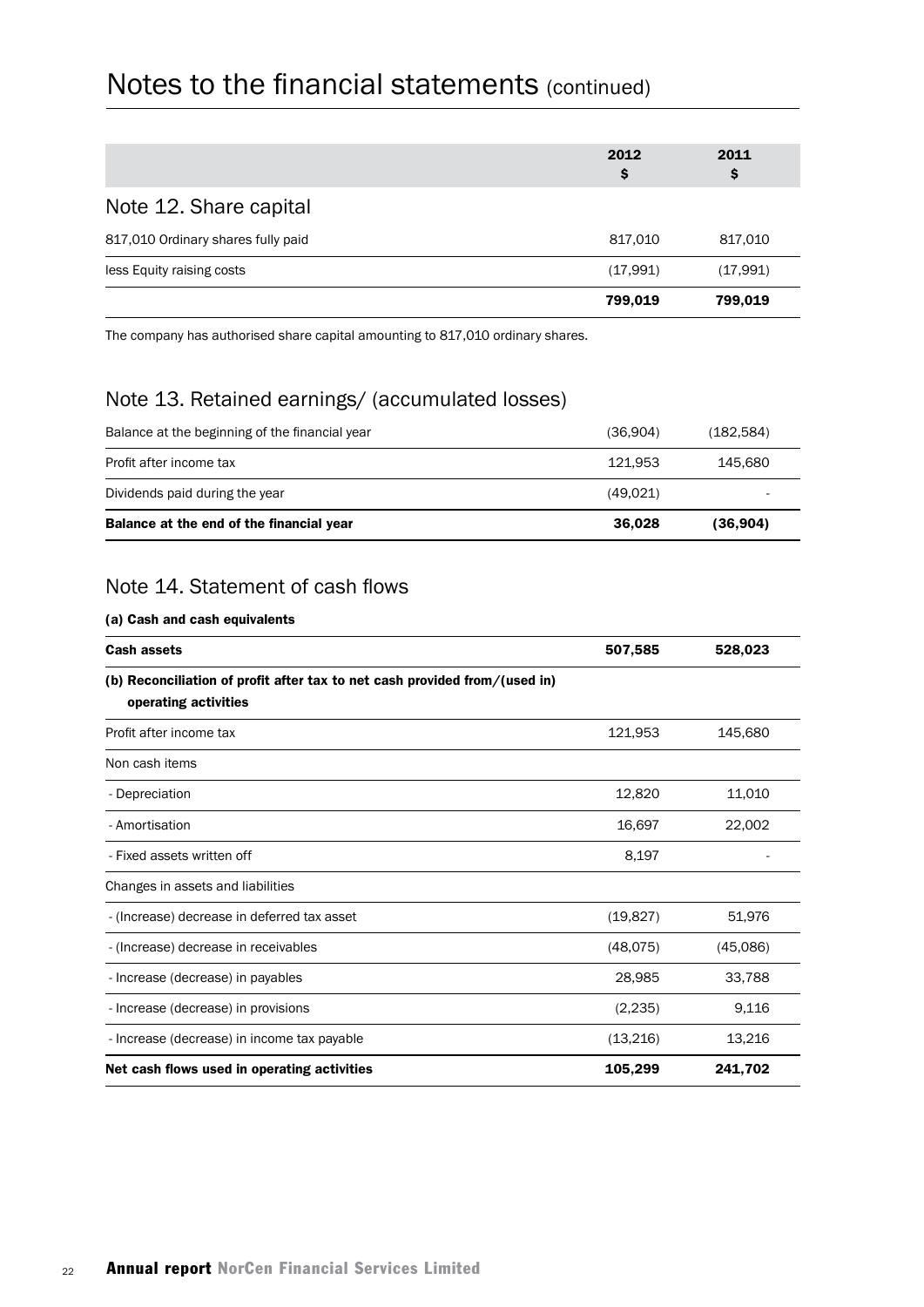### Note 15. Director and related party disclosures

The names of Directors who have held office during the financial year are:

Peter Roylance Peter Graham Susan Marstaeller Walter Mott Andrzej Skora Trevor Tobias (resigned 1 February 2012) Greg Marshall Denise Daday David Pettman

Newspaper House Pty Ltd and James Yeates Printing Pty Ltd, of which Walter H Mott is a Director and shareholder, received a fee of \$11,419 (2011: \$1,900) for advertising and printing services supplied during the year ended 30 June 2012.

Kimo Pty Ltd of which Walter Mott is a Director and shareholder received a fee of \$9,600 (2011: \$nil) for accounting services supplied during the year ended 30 June 2012.

| Directors' shareholdings                 | 2012   | 2011   |
|------------------------------------------|--------|--------|
| Peter Roylance                           | 1,001  | 1,001  |
| Peter Graham                             | 4,501  | 4,501  |
| Susan Marstaeller                        | 3,001  | 3,001  |
| <b>Walter Mott</b>                       | 55,868 | 55,868 |
| Andrzej Skora                            | 2,001  | 2,001  |
| Trevor Tobias (resigned 1 February 2012) | 501    | 501    |
| <b>Greg Marshall</b>                     | 2,000  | 2,000  |
| Denise Daday                             | 2,500  | 2,500  |
| David Pettman                            | 2,500  |        |

There was one movement in Directors' shareholdings during the year as disclosed above. Each share held has a paid upvalue of \$1 and is fully paid.

## Note 16. Events after the reporting period

Since balance date, the world financial markets have shown volatility that may have an impact on investment earnings in the 2012/13 financial year. The company continues to maintain a conservative investment strategy to manage the exposure to market volatility.

There have been no other events after the end of the financial year that would materially affect the financial statements.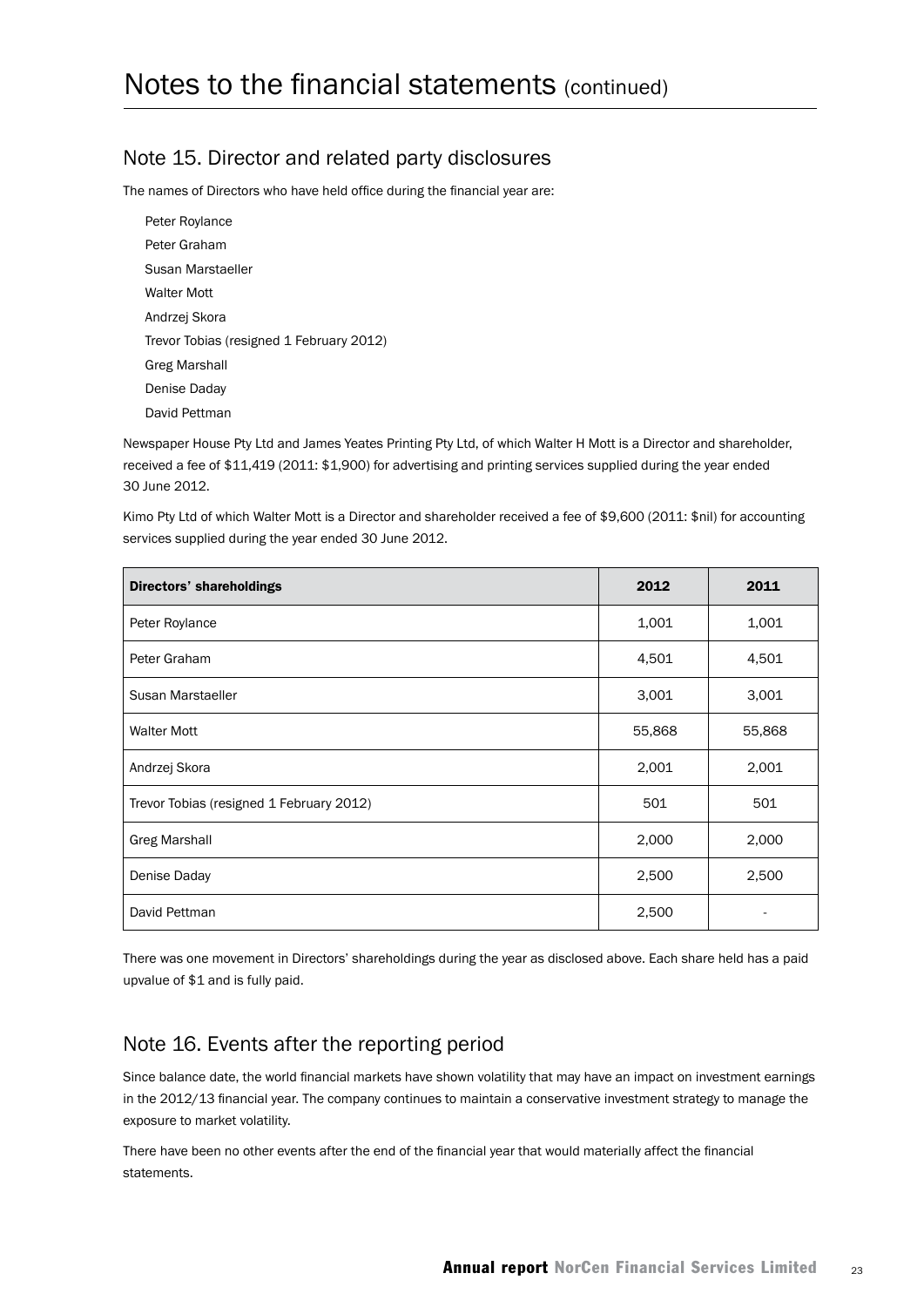### Note 17. Contingent liabilities and assets

There were no contingent liabilities or assets at the date of this report to affect the financial statements.

### Note 18. Operating segments

The company operates in the financial services sector where it provides banking services to its clients. The company operates in one geographic area being Wallan, Victoria. The company has a franchise agreement in place with Bendigo and Adelaide Bank who account for 100% of the revenue (2011: 100%).

### Note 19. Corporate information

NorCen Financial Services Ltd is a company limited by shares incorporated in Australia.

The registered office and principal place of business is: 1/51 High Street, Wallan.

|                                                                                 | 2012<br>s | 2011<br>s |
|---------------------------------------------------------------------------------|-----------|-----------|
| Note 20. Dividends paid or provided for on<br>ordinary shares                   |           |           |
| (a) Dividends provided for during the year                                      |           |           |
| Final dividend<br>(i)                                                           |           |           |
| Franked dividends - 6 cents per share (2011- nil)                               | 49,021    |           |
| (b) Franking credit balance                                                     |           |           |
| The amount of franking credits available for the subsequent financial year are: |           |           |
| Franking account balance as at the end of the financial year                    | 60,243    |           |
| Franking credits that will arise from the payment of income tax payable         |           |           |
| as at the end of the financial year                                             | (19, 827) | 13,216    |
|                                                                                 | 40,416    | 13,216    |

### Note 21. Earnings per share

Basic earnings per share amounts are calculated by dividing profit after income tax by the weighted average number of ordinary shares outstanding during the year.

Diluted earnings per share amounts are calculated by dividing profit after income tax by the weighted average number of ordinary shares outstanding during the year (adjusted for the effects of any dilutive options or preference shares).

The following reflects the income and share data used in the basic and

diluted earnings per share computations:

| Profit after income tax expense                                  | 121.953 | 145.680 |
|------------------------------------------------------------------|---------|---------|
| Weighted average number of ordinary shares for basic and diluted |         |         |
| earnings per share                                               | 817.010 | 817.010 |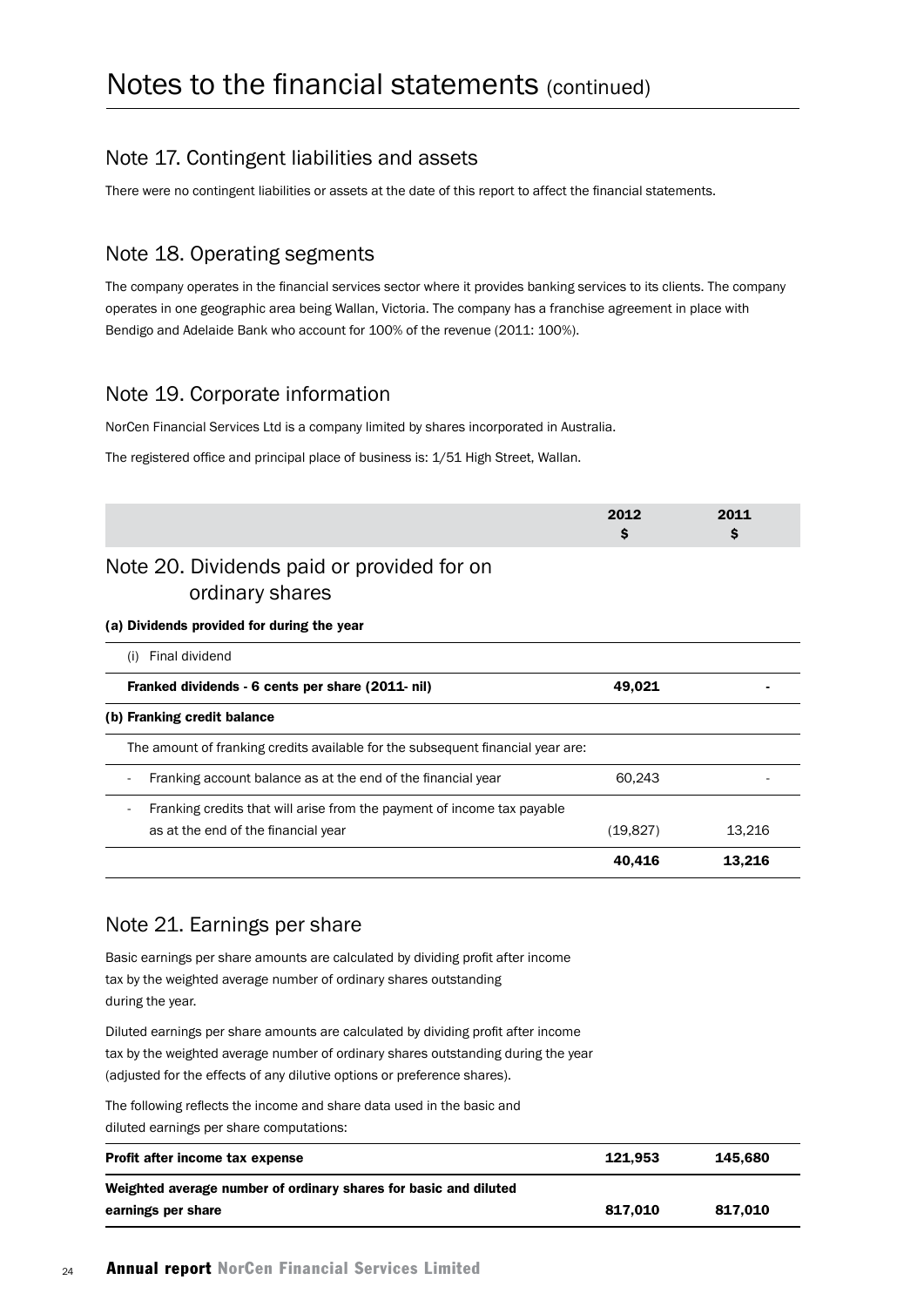### Note 22. Financial risk management

The company's financial instruments consist mainly of deposits with banks, account receivables and payables, bank overdraft and loans.

The totals for each category of financial instruments measured in accordance with AASB 139 are as follows:

|                                    | <b>Note</b> | 2012<br>\$ | 2011<br>\$ |
|------------------------------------|-------------|------------|------------|
| <b>Financial assets</b>            |             |            |            |
| Cash & cash equivalents            | 6           | 507,585    | 528,023    |
| Receivables                        | 7           | 138,585    | 90,510     |
| <b>Total financial assets</b>      |             | 646,170    | 618,533    |
| <b>Financial liabilities</b>       |             |            |            |
| Payables                           | 10          | 90,276     | 61,291     |
| <b>Total financial liabilities</b> |             | 90,276     | 61,291     |

#### Financial risk management policies

The Board of Directors has overall responsibility for the establishment and oversight of the risk management framework. The Board has established an Audit Committee which reports regularly to the Board. The Audit Committee is assisted in the area of risk management by an internal audit function.

#### Specific financial risk exposure and management

The company has exposure to credit risk, liquidity risk and market risk from their use of financial instruments. There have been no substantive changes in the types of risks the company is exposed to, how the risks arise, or the Board's objectives, policies and processes for managing or measuring the risks from the previous period.

#### (a) Credit risk

Credit risk is the risk of financial loss to the company if a customer or counterparty to a financial instrument fails to meet its contractual obligations. For the company it arises from receivables and cash assets.

The maximum exposure to credit risk at reporting date to recognised financial assets is the carrying amount of those assets as disclosed in the Statement of Financial Position and notes to the financial statements.

The company's maximum exposure to credit risk at reporting date was:

|                           |            | <b>Carrying amount</b> |  |
|---------------------------|------------|------------------------|--|
|                           | 2012<br>\$ | 2011<br>\$             |  |
| Cash and cash equivalents | 507,585    | 528,023                |  |
| Receivables               | 138,585    | 90,510                 |  |
|                           | 646,170    | 618,533                |  |

The company's exposure to credit risk is limited to Australia by geographic area. The majority of receivables are due from Bendigo and Adelaide Bank.

None of the assets of the company are past due (2011: nil past due) and based on historic default rates, the company believes that no impairment allowance is necessary in respect of assets not past due.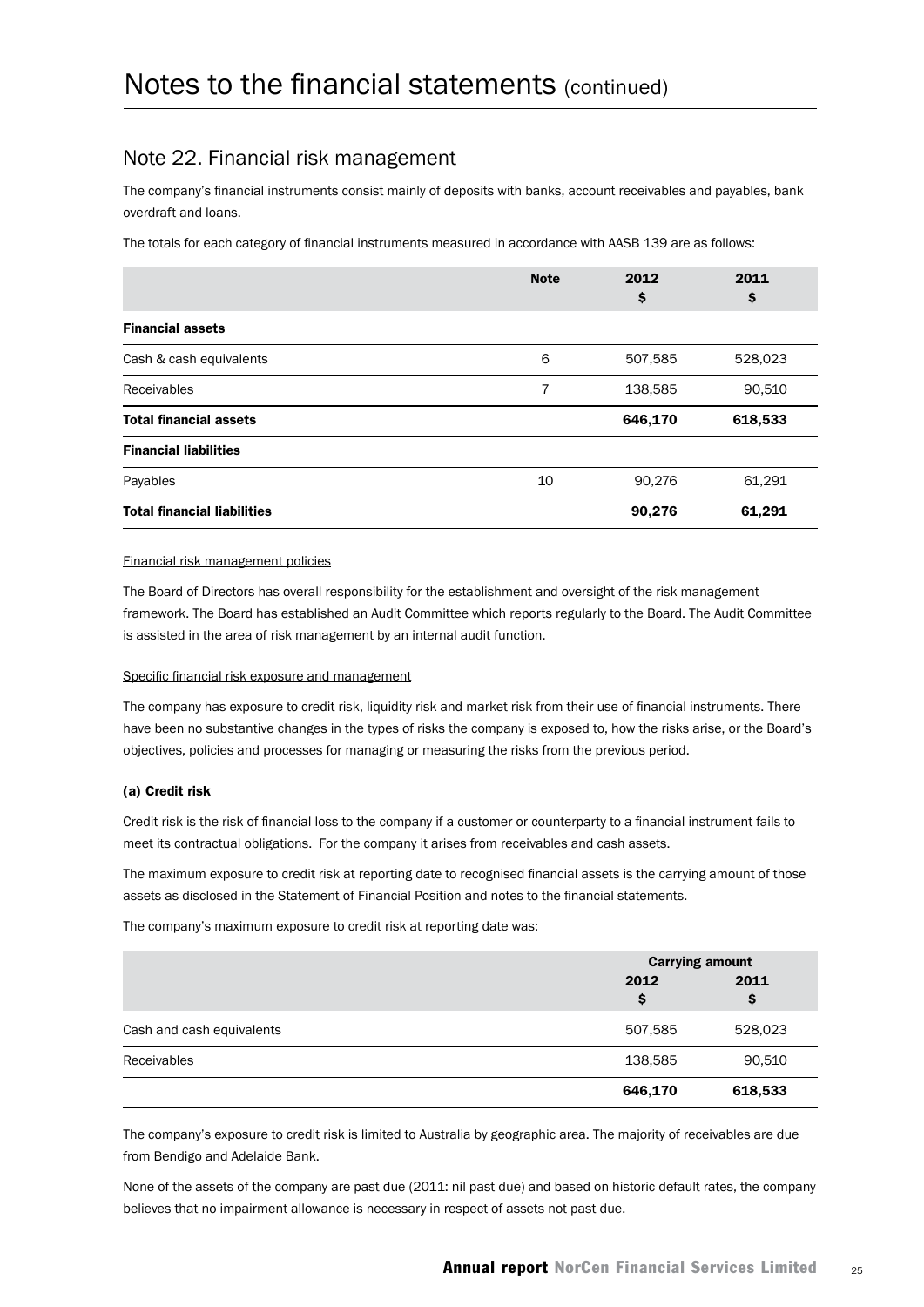#### Note 22. Financial risk management (continued)

#### (a) Credit risk

The company limits its exposure to credit risk by only investing in liquid securities with Bendigo and Adelaide Bank.

#### (b) Liquidity risk

Liquidity risk is the risk that the company will not be able to meet its financial obligations as they fall due. The company ensures it will have enough liquidity to meet its liabilities when due under both normal and stressed conditions. Liquidity management is carried out within the guidelines set by the Board.

Typically, the company maintains sufficient cash on hand to meet expected operational expenses, including the servicing of financial obligations. This excludes the potential impact of extreme circumstances that cannot reasonably be predicted, such as natural disasters.

Financial liability and financial asset maturity analysis

|                                               | <b>Total</b><br>\$ | Within 1 year<br>s | 1 to 5 years<br>s | Over 5 years<br>Ş |
|-----------------------------------------------|--------------------|--------------------|-------------------|-------------------|
| 30 June 2012                                  |                    |                    |                   |                   |
| <b>Financial liabilities due for payment</b>  |                    |                    |                   |                   |
| Payables                                      | (90, 276)          | (90, 276)          |                   |                   |
| <b>Total expected outflows</b>                | (90, 276)          | (90, 276)          |                   |                   |
| Financial assets - cashflow realisable        |                    |                    |                   |                   |
| Cash & cash equivalents                       | 507,585            | 507,585            |                   |                   |
| <b>Receivables</b>                            | 138,585            | 138,585            |                   |                   |
| <b>Total anticipated inflows</b>              | 646,170            | 646,170            |                   |                   |
| Net (outflow)/inflow on financial instruments | 555,894            | 555,894            |                   |                   |

|                                               | <b>Total</b><br>\$ | Within 1 year<br>S | 1 to 5 years<br>s | Over 5 years<br>Ş |
|-----------------------------------------------|--------------------|--------------------|-------------------|-------------------|
| 30 June 2011                                  |                    |                    |                   |                   |
| <b>Financial liabilities due for payment</b>  |                    |                    |                   |                   |
| Payables                                      | (61, 291)          | (61, 291)          |                   |                   |
| <b>Total expected outflows</b>                | (61, 291)          | (61, 291)          |                   |                   |
| Financial assets - cashflow realisable        |                    |                    |                   |                   |
| Cash & cash equivalents                       | 528,023            | 528,023            |                   |                   |
| Receivables                                   | 90,510             | 90,510             |                   |                   |
| <b>Total anticipated inflows</b>              | 618,533            | 618,533            |                   |                   |
| Net (outflow)/inflow on financial instruments | 557,242            | 557,242            |                   |                   |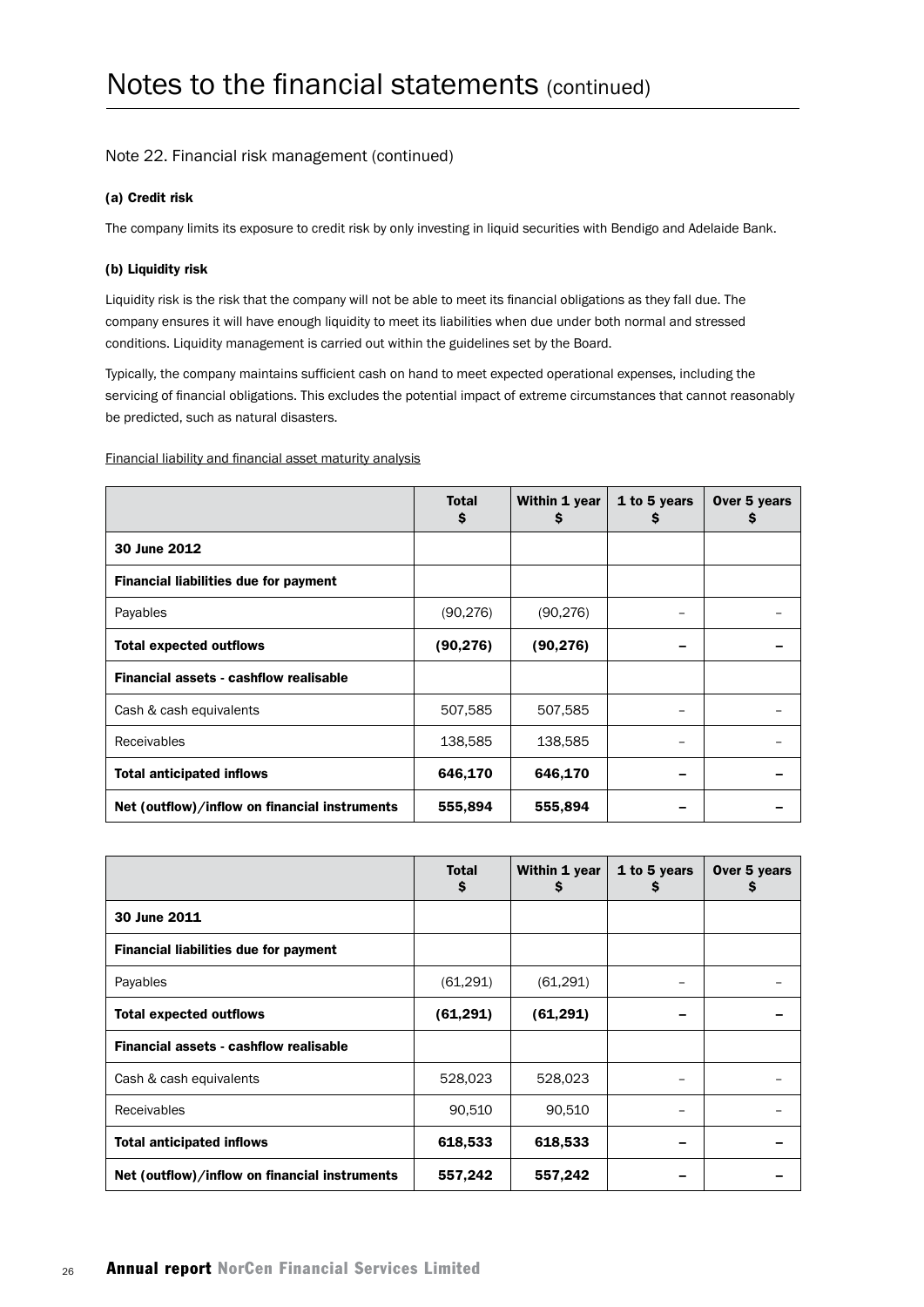#### Note 22. Financial risk management (continued)

#### (b) Liquidity risk (continued)

#### Financial assets pledged as collateral

There are no material amounts of collateral held as security as at 30 June 2012 and 30 June 2011.

#### (c) Market risk

Market risk is the risk that changes in market prices, such as interest rates, will affect the company's income or the value of its holdings of financial instruments. The objective of market risk management is to manage and control market risk exposures within acceptable parameters.

Interest rate risk is that the fair value or future cash flows of a financial instrument will fluctuate because of changes in market interest rates. The company reviews the exposure to interest rate risk as part of the regular Board meetings.

#### Sensitivity analysis

At the reporting date the interest rate profile of the company's interest bearing financial instruments was:

| 2012<br>\$ | 2011<br>\$ |
|------------|------------|
|            |            |
|            |            |
|            |            |
| 490,302    | 502,740    |
| ۰          |            |
| 490,302    | 502,740    |
|            |            |
| 17,270     | 24,873     |
| ۰          |            |
| 17,270     | 24,873     |
|            |            |

#### Fair value sensitivity analysis for fixed rate instruments

The company does not account for any fixed interest rate financial assets or liabilities at fair value through profit or loss. Therefore a change in interest rates at the reporting date would not affect profit or loss.

#### Cash flow sensitivity analysis for variable rate instruments

A change of 100 basis points in interest rates at the reporting date would have no impact on profit or retained earnings. For the analysis performed on the same basis as at 30 June 2011 there was also no impact. As at both dates this assumes all other variables remain constant.

The company has no exposure to fluctuations in foreign currency.

#### (d) Price risk

The company is not exposed to any material price risk.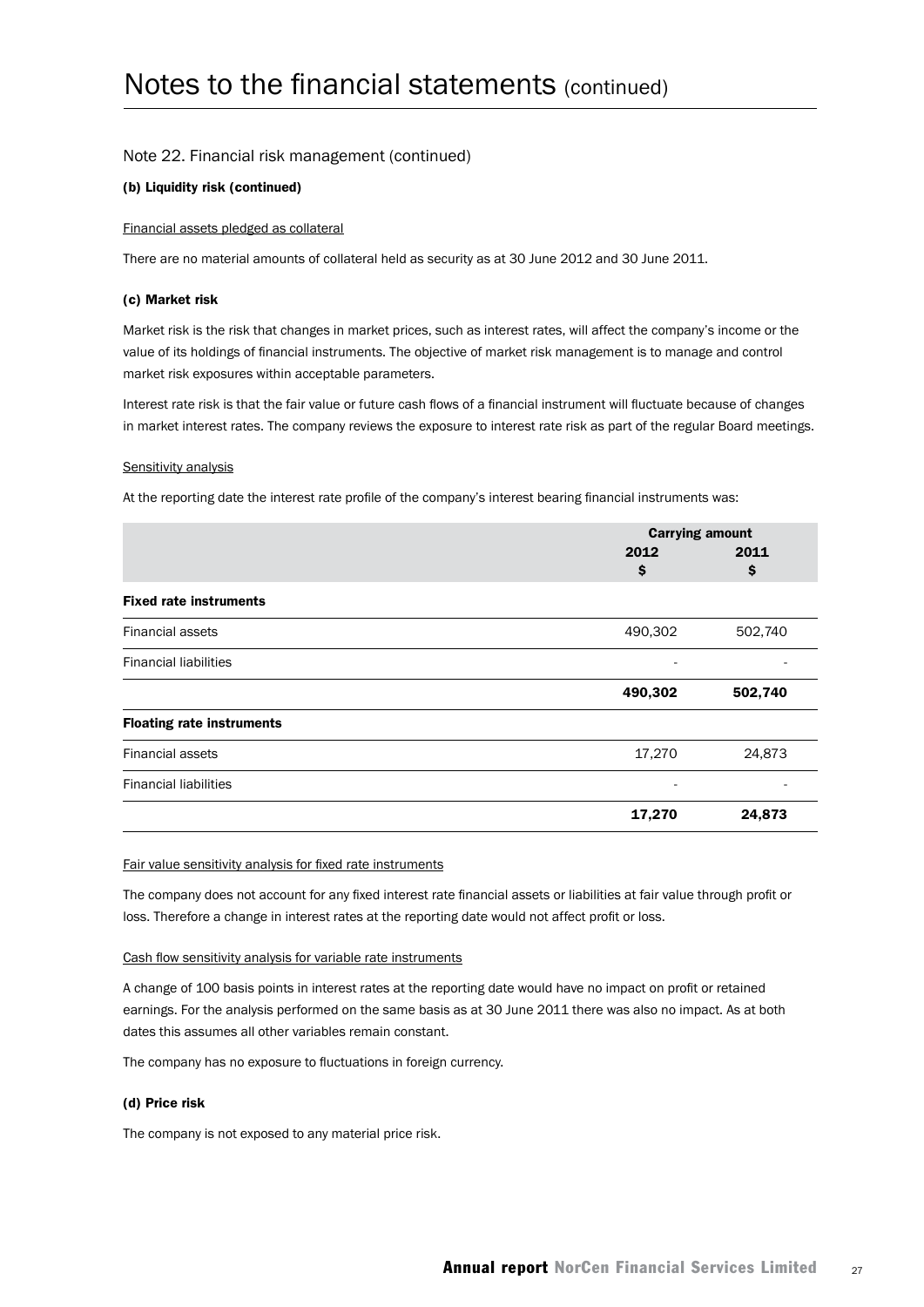#### Note 22. Financial risk management (continued)

#### (d) Price risk (continued)

#### Fair values

The fair values of financial assets and liabilities approximate the carrying values as disclosed in the Statement of Financial Position. Fair value is the amount at which an asset could be exchanged, or liability settled, between knowledgeable, willing parties in an arm's length transaction. The company does not have any unrecognised financial instruments at year end.

#### Capital management

The Board's policy is to maintain a strong capital base so as to sustain future development of the company. The Board of Directors monitor the return on capital and the level of dividends to shareholders. Capital is represented by total equity as recorded in the Statement of Financial Position.

In accordance with the franchise agreement, in any 12 month period, the funds distributed to shareholders shall not exceed the Distribution Limit.

- (i) the Distribution Limit is the greater of:
	- (a) 20% of the profit or funds of the Franchisee otherwise available for distribution to shareholders in that 12 month period; and
	- (b) subject to the availability of distributable profits, the Relevant Rate of Return multiplied by the average level of share capital of the Franchisee over that 12 month period; and
- (ii) the Relevant Rate of Return is equal to the weighted average interest rate on 90 day bank bills over that 12 month period plus 5%.

The Board is managing the growth of the business in line with this requirement. There are no other externally imposed capital requirements, although the nature of the company is such that amounts will be paid in the form of charitable donations and sponsorship. Charitable donations and sponsorship paid for the year ended 30 June 2012 can be seen in the Statement of Comprehensive Income.

There were no changes in the company's approach to capital management during the year.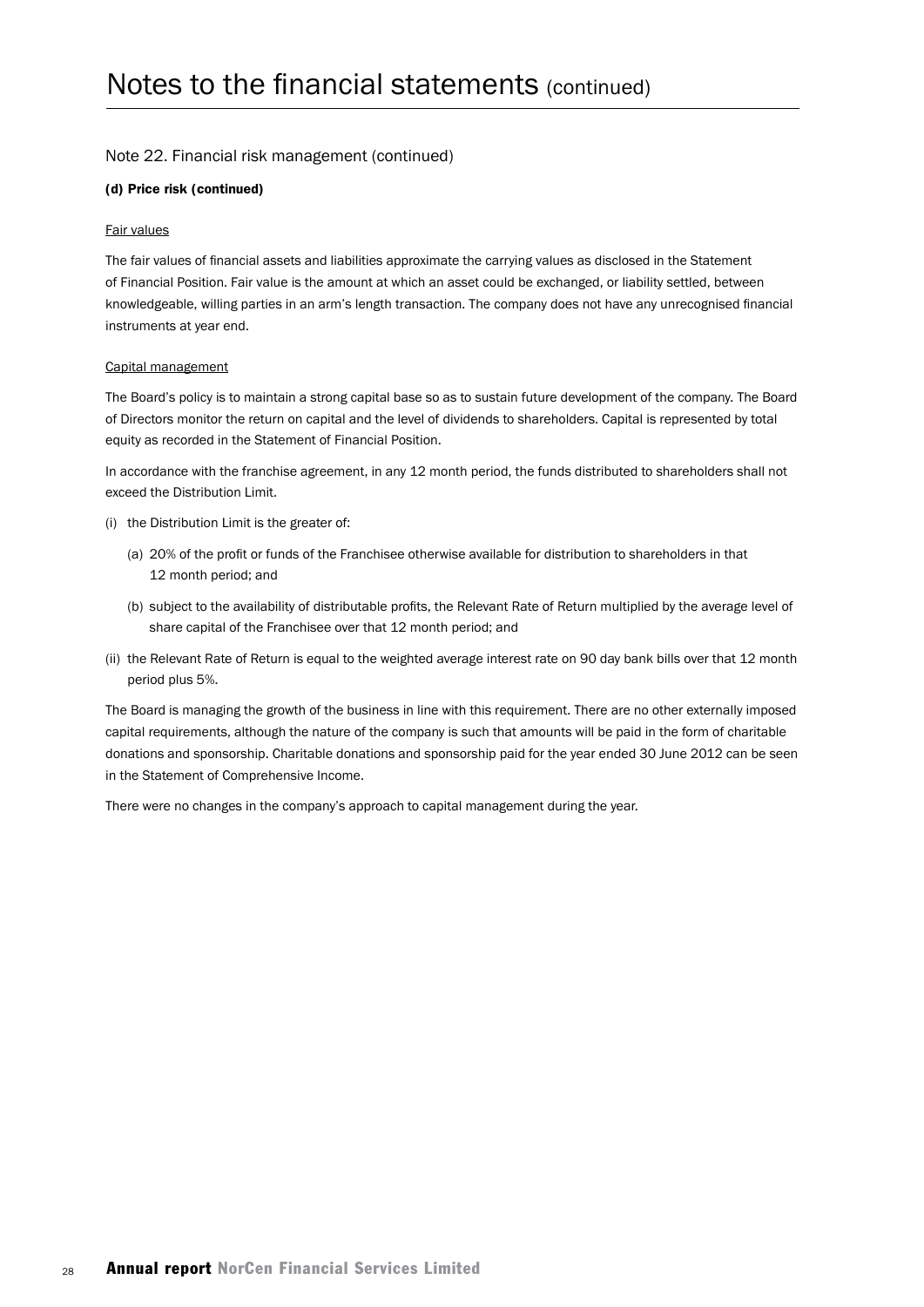## Directors' declaration

In accordance with a resolution of the Directors of NorCen Financial Services Ltd, the Directors of the company declare that:

- 1 the financial statements and notes of the company as set out on pages 10 to 28 are in accordance with the Corporations Act 2001 and:
	- (i) comply with Australian Accounting Standards, which as stated in accounting policy Note 1(a) to the financial statements constitutes compliance with International Financial Reporting Standards (IFRS); and
	- (ii) give a true and fair view of the company's financial position as at 30 June 2012 and of the performance for the year ended on that date;
- 2 in the Directors' opinion there are reasonable grounds to believe that the company will be able to pay its debts as and when they become due and payable.

Peter Graham Chairperson

Signed at Wallan on 11 September 2012.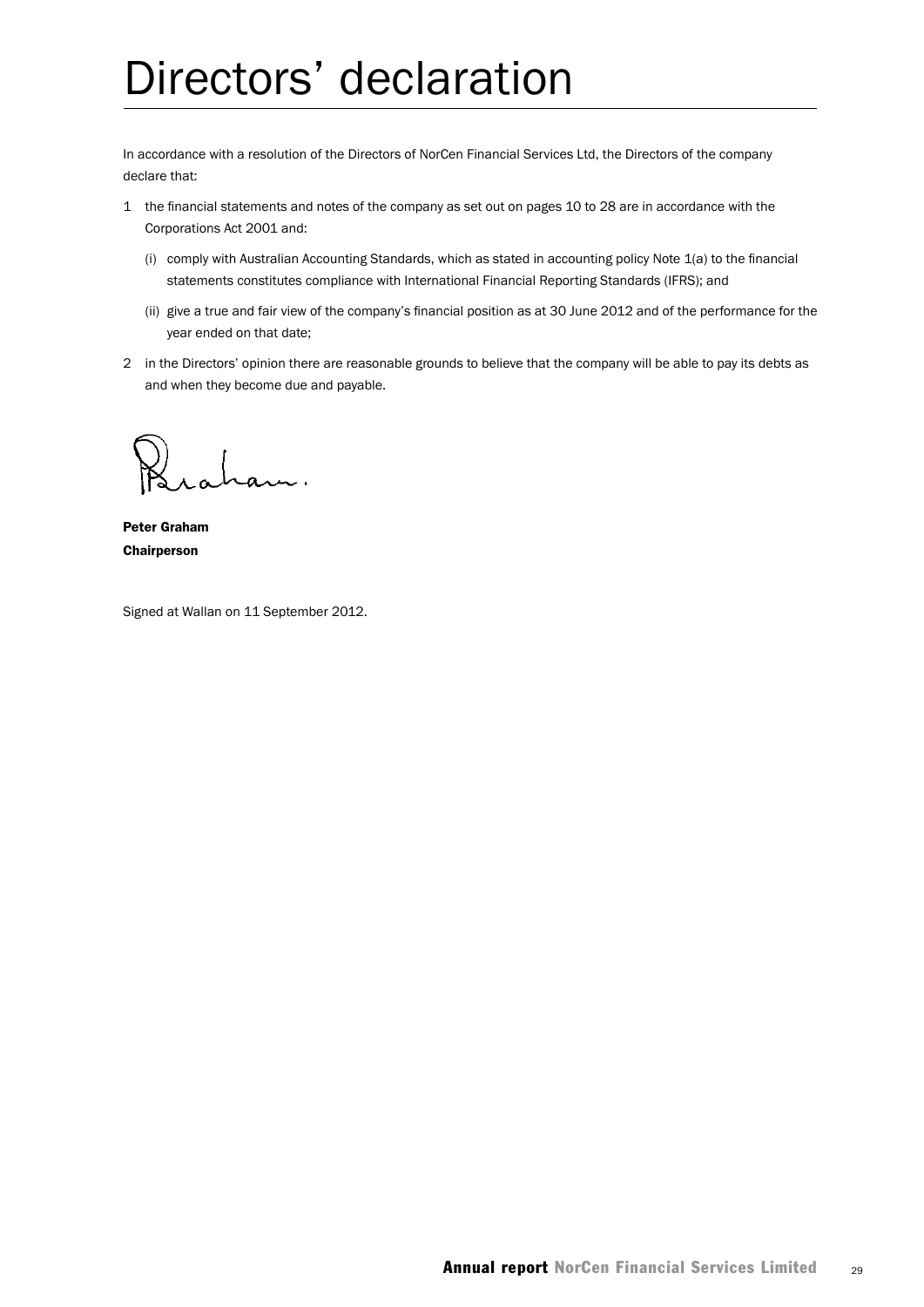## Independent audit report



Level 2, 10-16 Forest Street

Bendigo, Victoria PO Box 30, Bendigo, VIC 3552 Telephone: (03) 5445 4200

Fax: (03) 5444 4344 Email: red@redadvisors.com.au www.rsdadvisors.com.an

#### **INDEPENDENT AUDIT REPORT** TO THE MEMBERS OF NORCEN FINANCIAL SERVICES LTD

#### **Report on the Financial Report**

We have audited the accompanying financial report of NorCen Financial Services Ltd. which comprises the statement of financial position as at 30 June 2012, the statement of comprehensive income, the statement of changes in equity and the statement of cash flows for the year then ended, notes comprising a summary of significant accounting policies and other explanatory information and the directors' declaration of the company for the period ended 30 June 2012.

#### Directors' Responsibility for the Financial Report

The directors of the company are responsible for the preparation of the financial report that gives a true and fair view in accordance with Australian Accounting Standards and the Corporations Act 2001 and for such internal control as the directors determine is necessary to enable the preparation of the financial report that is free from material misstatement, whether due to fraud or error. In Note  $1(a)$ , the directors also state, in accordance with Accounting Standard AASB 101: Presentation of Financial Statements, that the financial statements comply with International Financial Reporting Standards (IFRS).

#### **Auditor's Responsibility**

Our responsibility is to express an opinion on the financial report based on our audit. We conducted our audit in accordance with Australian Auditing Standards. Those standards require that we comply with relevant ethical requirements relating to audit engagements and plan and perform the audit to obtain reasonable assurance whether the financial report is free from material misstatement.

Richmond Sinnott & Delahunty ABN 60 616 244 309 Liability limited by a scheme approved under Professional<br>Standards Legislation

Partners: Warren Sinnott Cara Hall **Brett Andrews** 

Philip Delahunty Kathie Teasdale David Richmond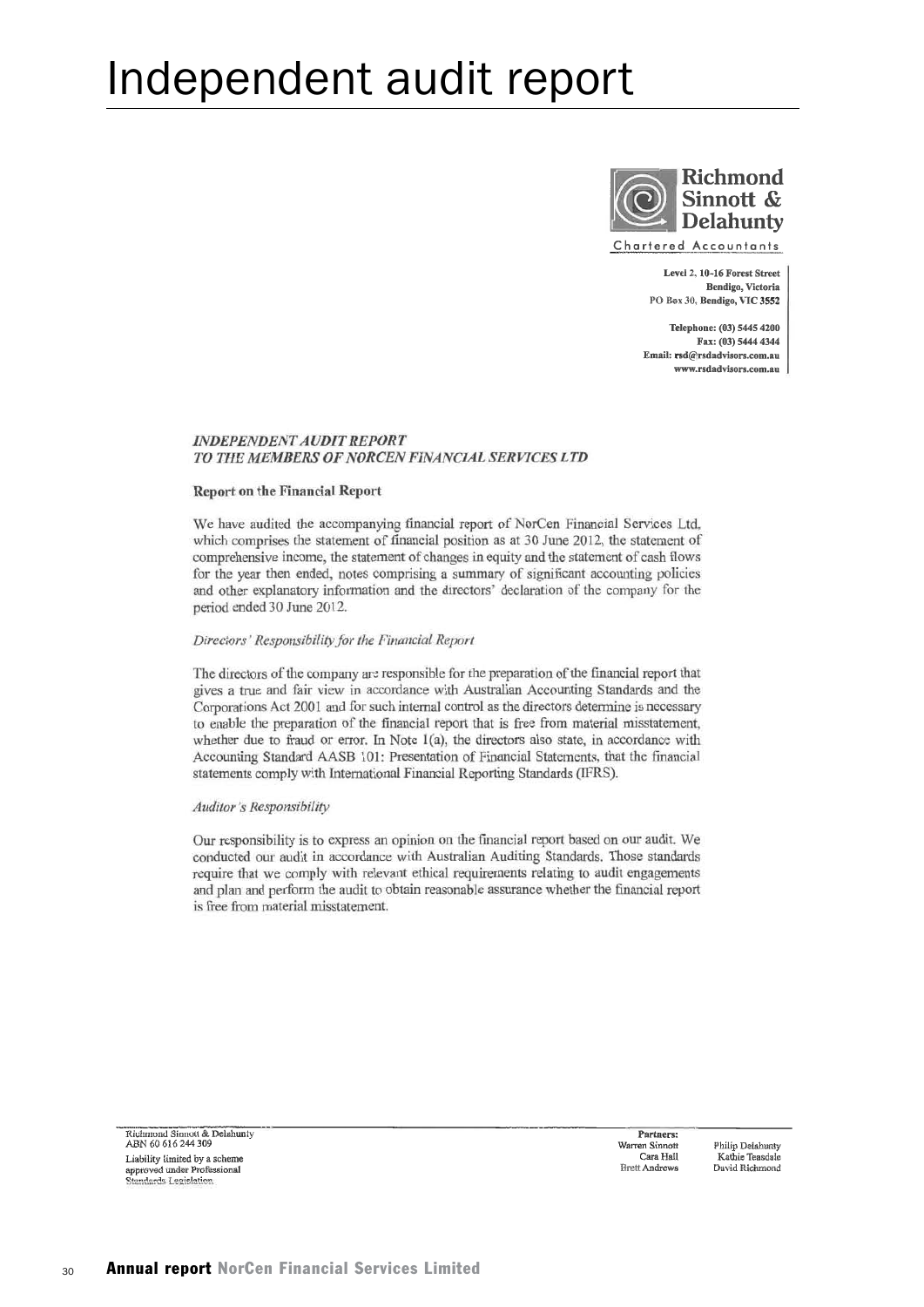An audit involves performing procedures to obtain audit evidence about the amounts and disclosures in the financial report. The procedures selected depend on the auditor's judgement, including the assessment of the risks of material misstatement of the financial report, whether due to fraud or error. In making those risk assessments, the auditor considers internal control relevant to the company's preparation of the financial report in order to design audit procedures that are appropriate in the circumstances, but not for the purpose of expressing an opinion on the effectiveness of the company's internal control. An audit also includes evaluating the appropriateness of accounting policies used and the reasonableness of accounting estimates made by the directors, as well as evaluating the overall presentation of the financial report.

We believe that the audit evidence we have obtained is sufficient and appropriate to provide a basis for our audit opinion.

#### Independence

In conducting our audit, we have complied with the independence requirements of the Corporations Act 2001.

#### **Auditor's Opinion**

In our opinion:

- the financial report of NorCen Financial Services Ltd is in accordance with  $(a)$ the Corporations Act 2001, including:
	- giving a true and fair view of the company's financial position as at  $(i)$ 30 June 2012 and of its performance for the period ended on that date; and
	- complying with Australian Accounting Standards and the Corporations  $(ii)$ Regulations 2001; and
- the financial report also complies with the International Financial Reporting  $(b)$ Standards as disclosed in Note 1(a).

RICHMOND SINNOTT & DELAHUNTY **Chartered Accountants** 

 $\overline{u}$ 

W. J. SINNOTT Partner

Dated at Bendigo, 11 September 2012